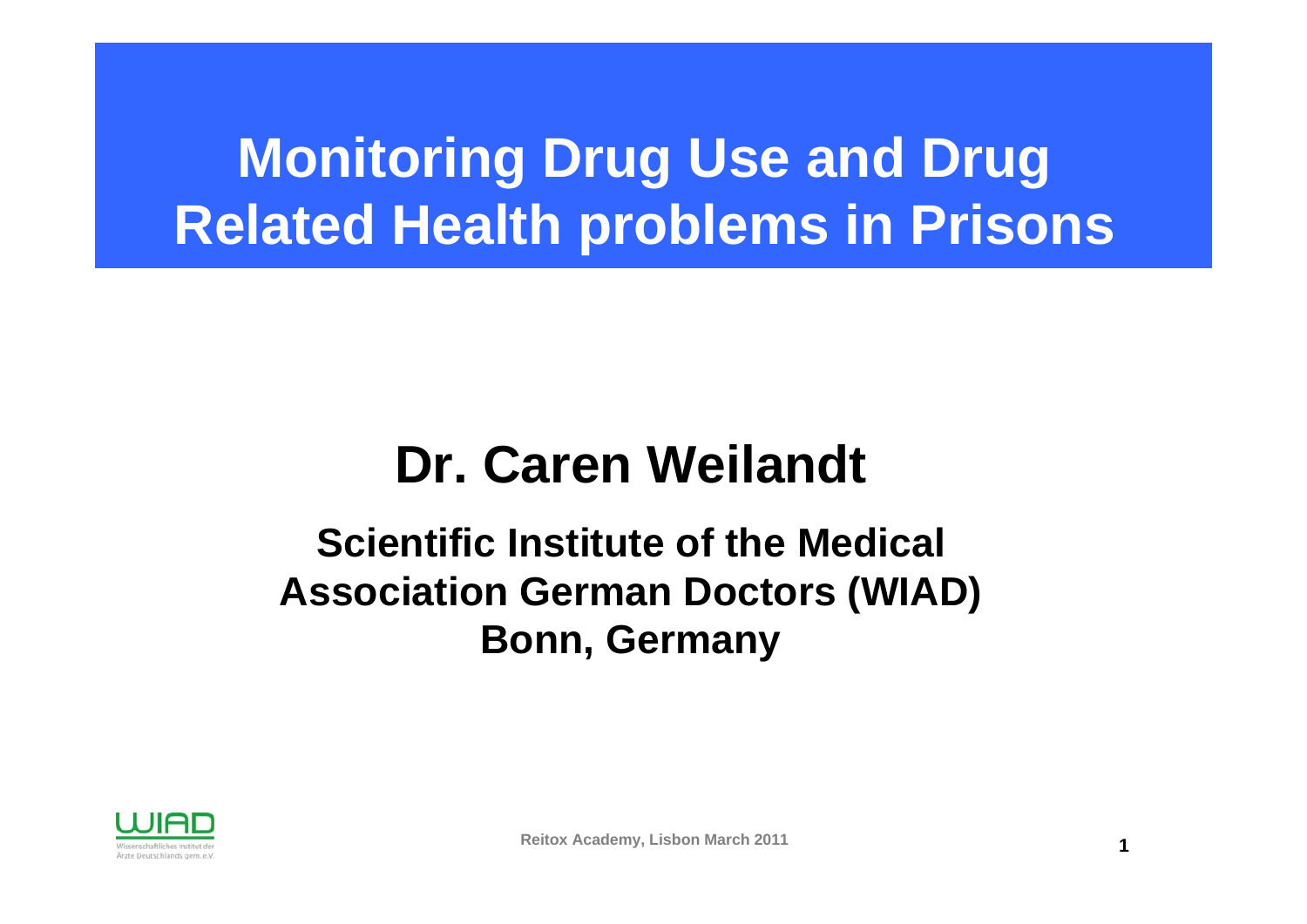# **Focus of my presentation: Primary data**

- z How to generate **valid**, **reliable** and **comparable** data on drug use and related health issues in prison
	- $\bullet$ Qualitative data (interviews, focus groups)
	- $\bullet$ Quantitative data (prison surveys)

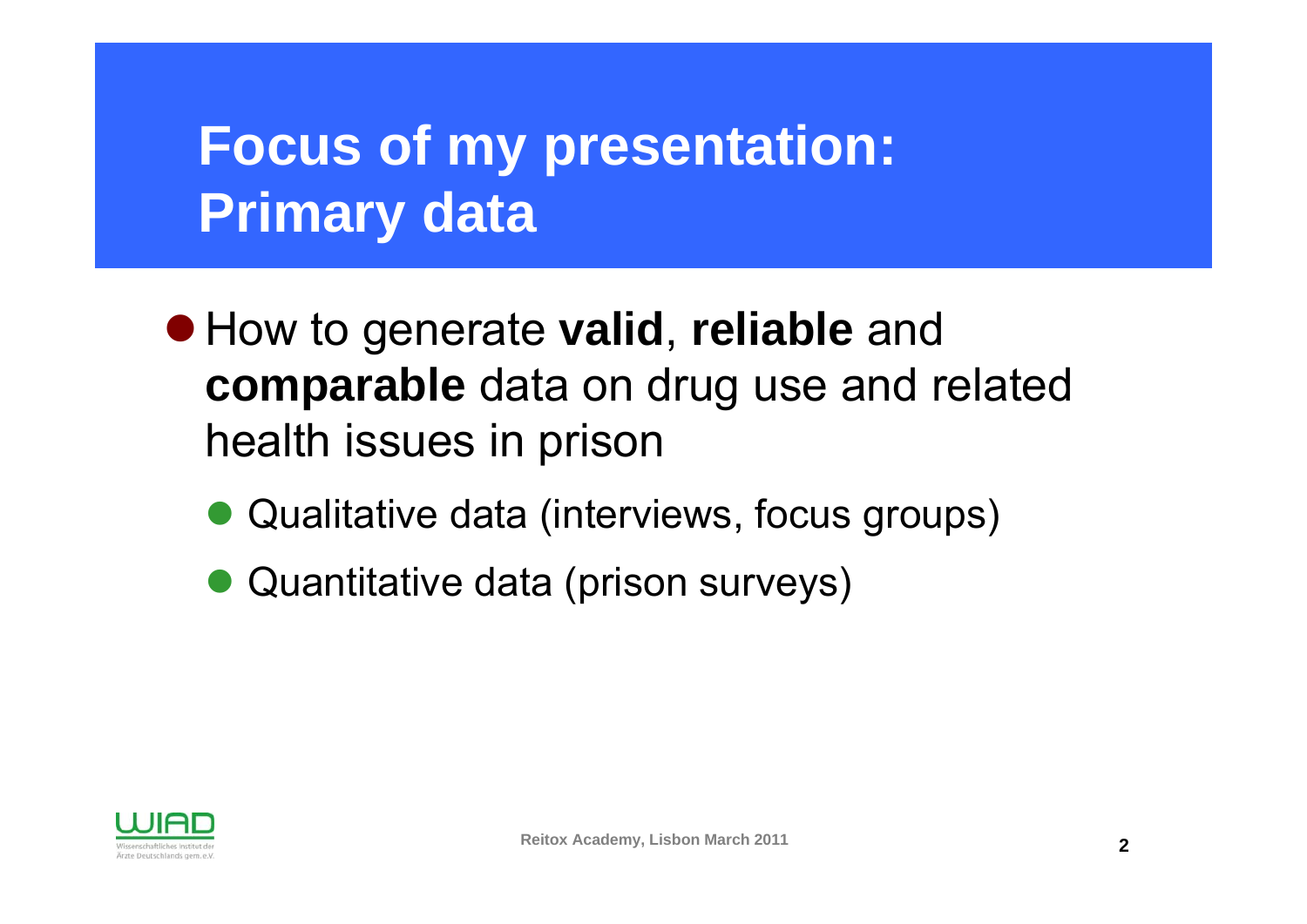# **Background**

• Experiences of several KABP/HIV surveillance studies carried out in Europe under the EC SANCO funded "ENDIPP" Network



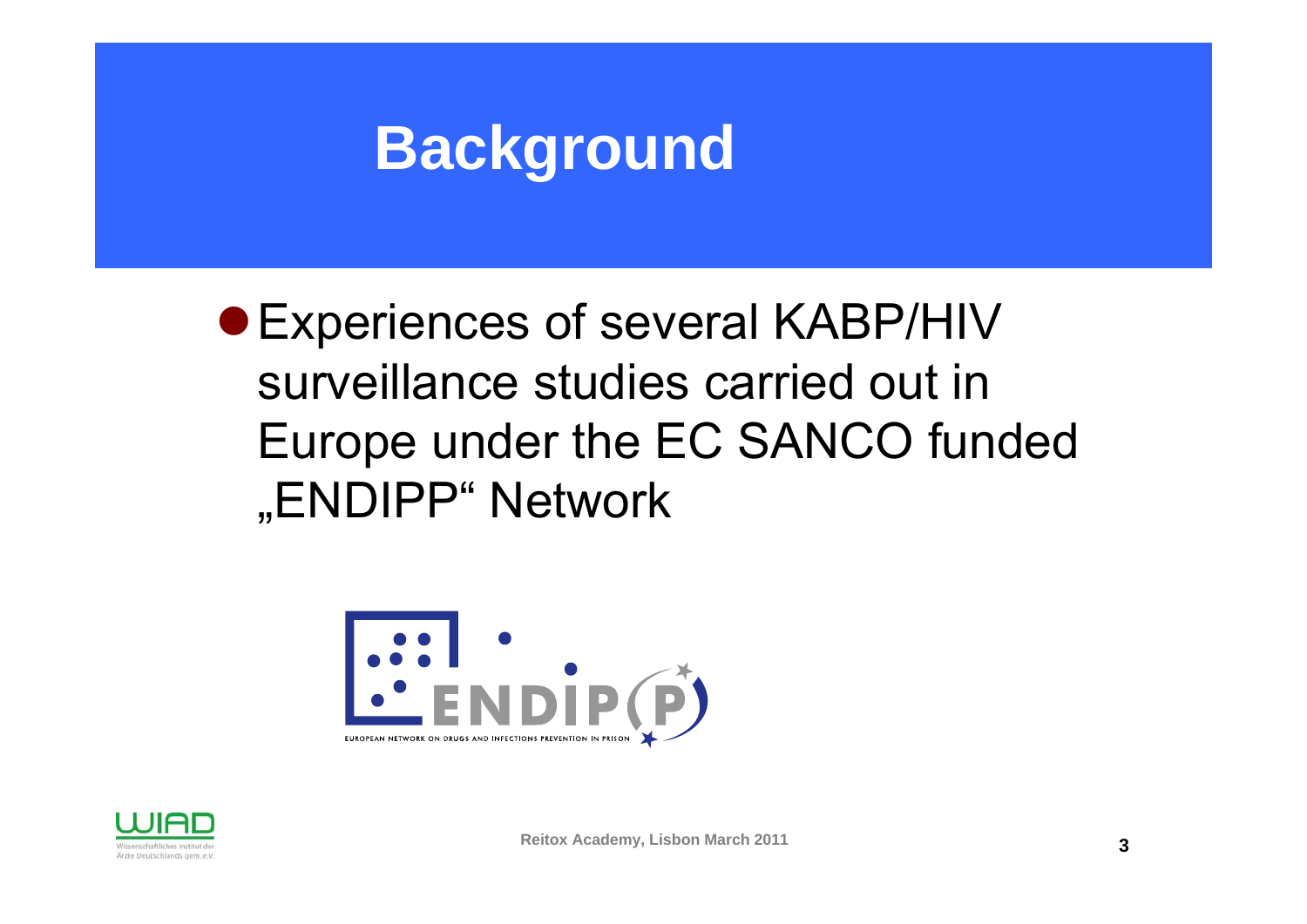# **HIV in prisons: Situation and needs assessment toolkit**



**HIV** in prisons Situation and needs sssessment tookit

ADVANCE COPY



Arzte Deutschlands gem. e.V

*Experiences gained in several prison surveys summarised in this toolkit*

- $\checkmark$  Multidisciplinary approach to a stepwise situation and needs assessment in prisons, **focus on HIV**
- $\checkmark$  Based on the requirements of international law, standards and ethics, scientific evidence and best practice experience
- $\checkmark$  Download English version at the UNODC homepage: publications on HIV and prison settings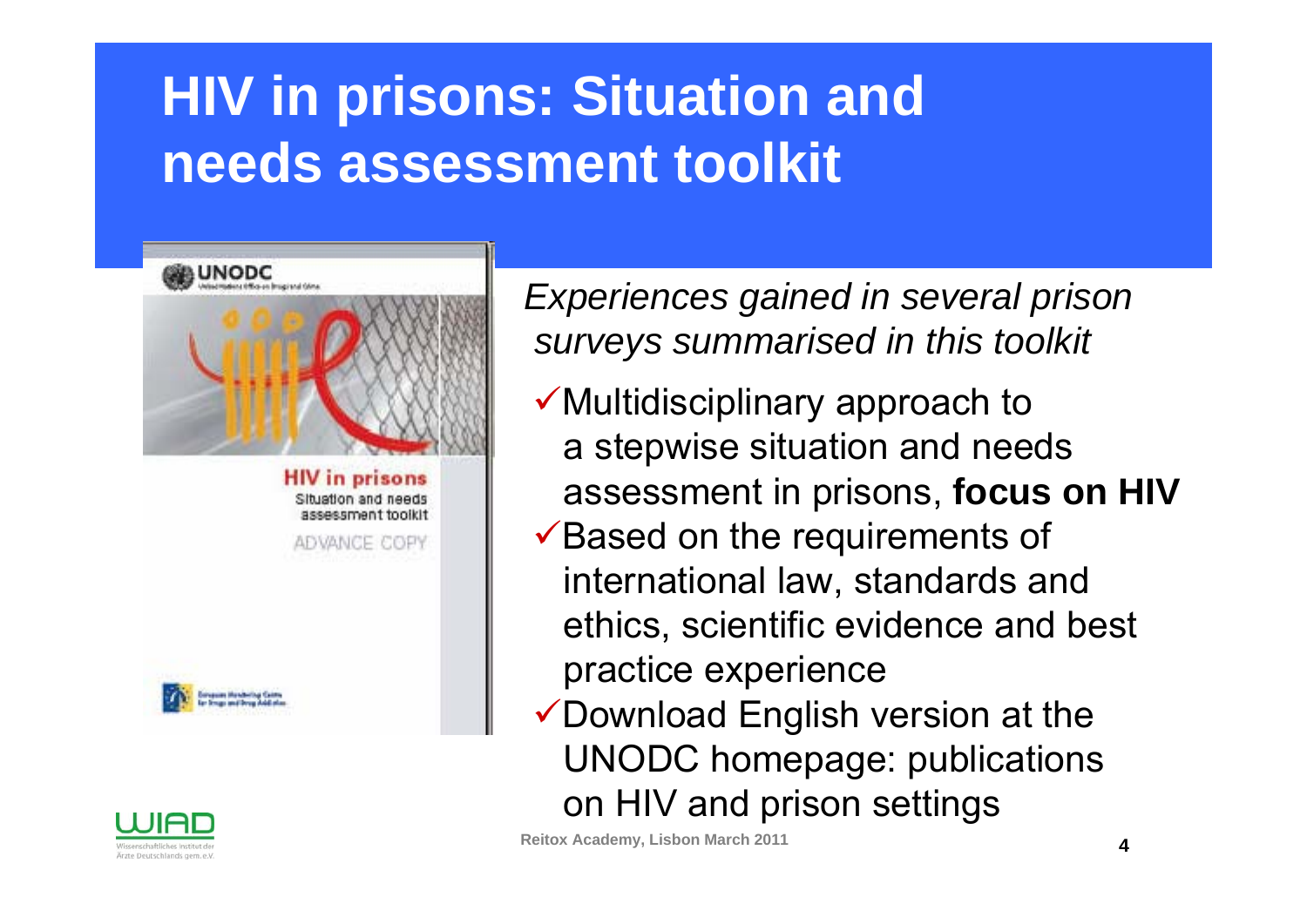

# **Toolkit: Scope and Purpose**

- **•** The UNODC toolkit is intended to guide national governments in a needs assessment for the implementation of effective *HIV intervention programmes*, tailored to the risk behaviours and HIV seroprevalence
- **•** It provides **technical assistance for the researcher** to carry out the needs assessment including **surveys ONLY on drug use in prison**.
- ►**These materials an tools can be easily adapted or directly applied by principal investigators to survey drug use and related risk behaviour in prison settings**

►**Components can also be used for rapid assessment approach**

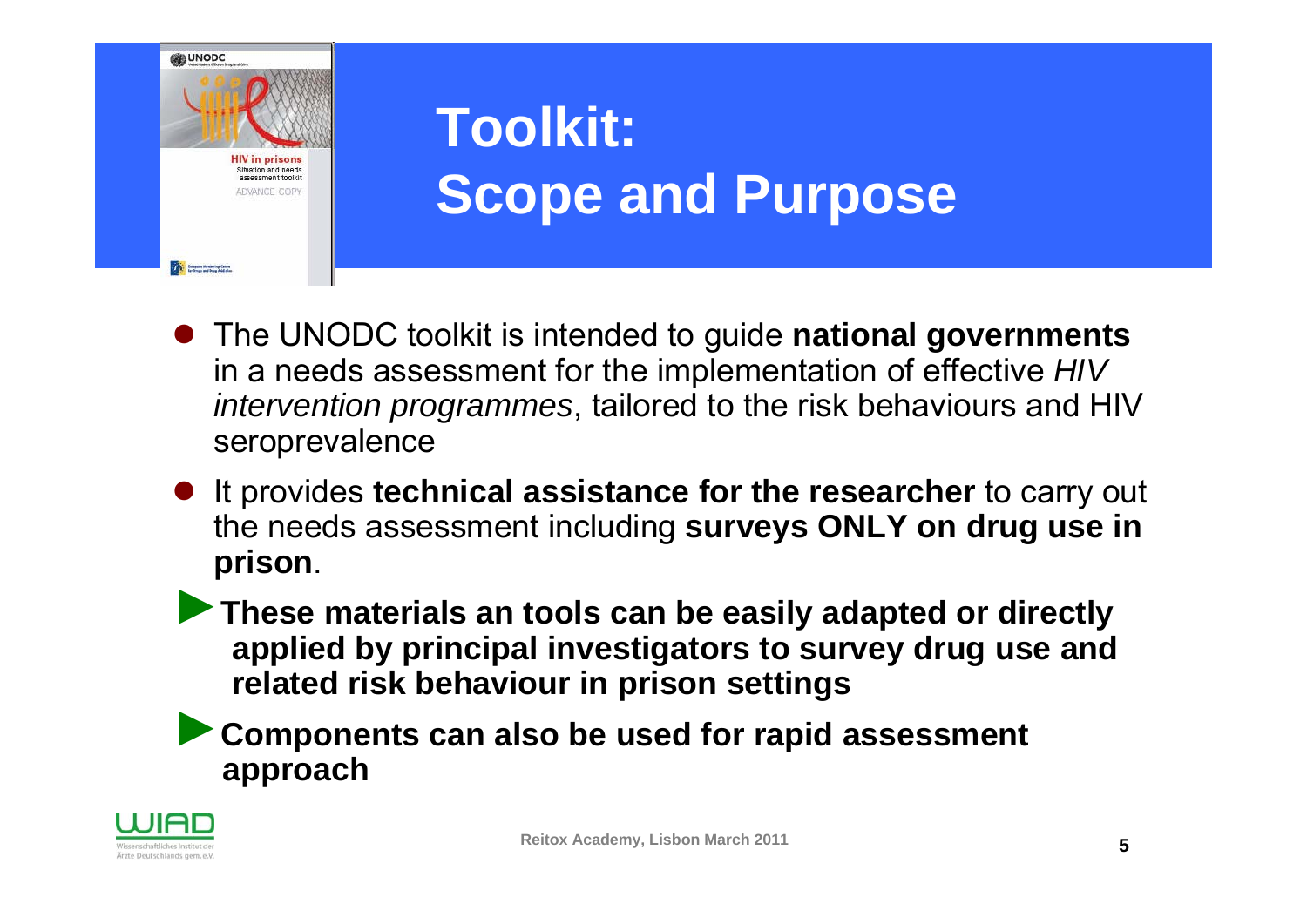## **Principles, standards and ethics**



- Meet human rights principles and minimum rules for prisoners (i.e. impartiality, non-discrimination and respect for religious beliefs and moral precepts)
- Voluntarity participation, anonymity and confidentiality of self reported information
- Services based upon the assessed needs of prisoners
- Preventive interventions based on the specific risk behaviours in individual prisons
- $\bullet$  Allowing prisoners to take responsibility for planning their treatment and care
- Information and education provided to prisoners should aim for realistically achievable changes in attitudes and risk behaviours while incarcerated and after release

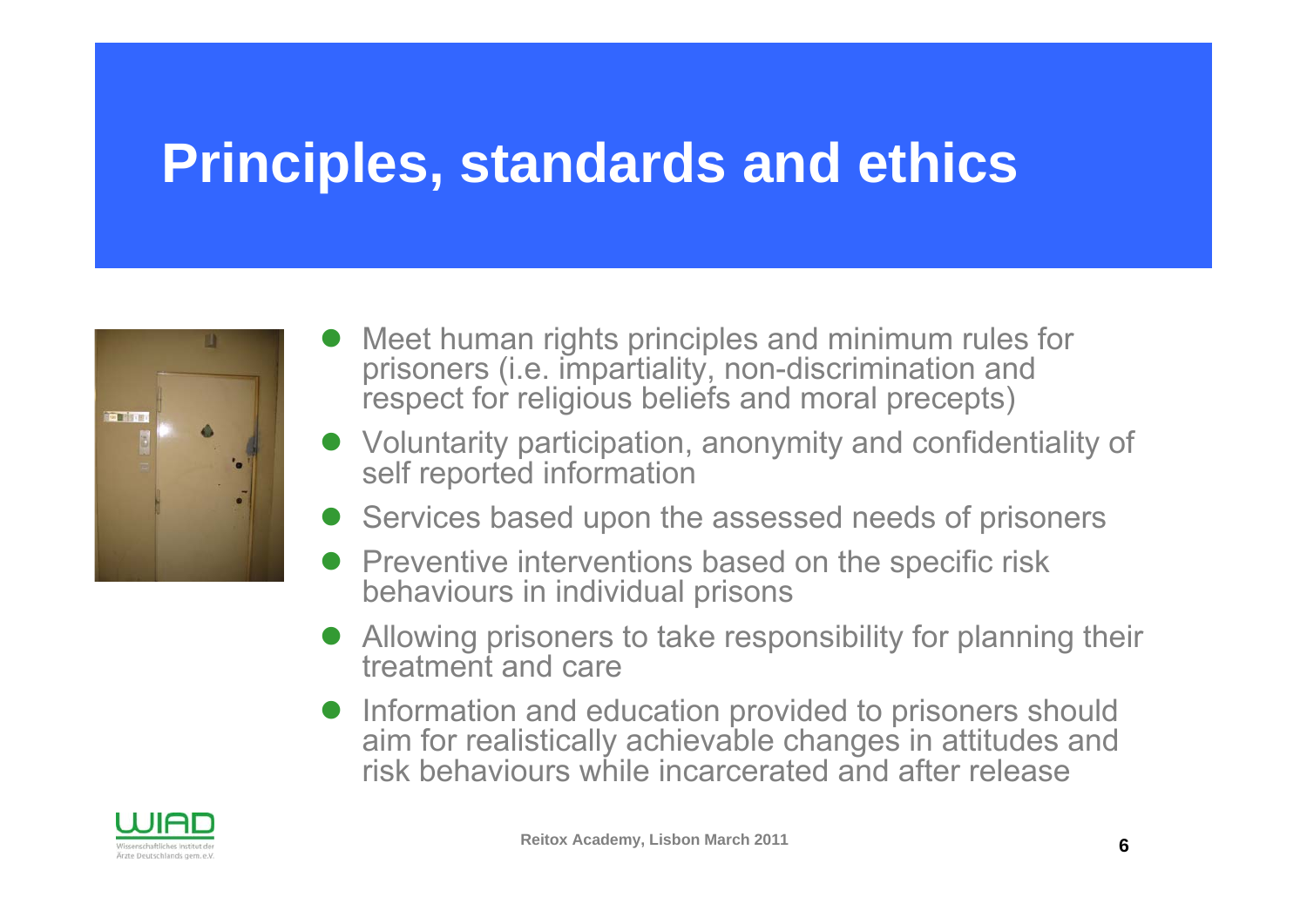**10 Step multidisciplinary approach of a situation assessment (1/4)**



- 9 *Step 1: Select a qualified team and provide training*
	- 9 *Tool: Selection criteria for PI, confidentiality agreements for assessment team members*
- 9 *Step 2: Develop a protocol, budget and workplan*
	- $\checkmark$ *Tool: template of cost plan, cornerstones for protocol*
- 9 *Step 3: Obtain ethics committee approval*
- 9 *Step 4: Train the assessment team and collect and analyse available information (secondary data)*

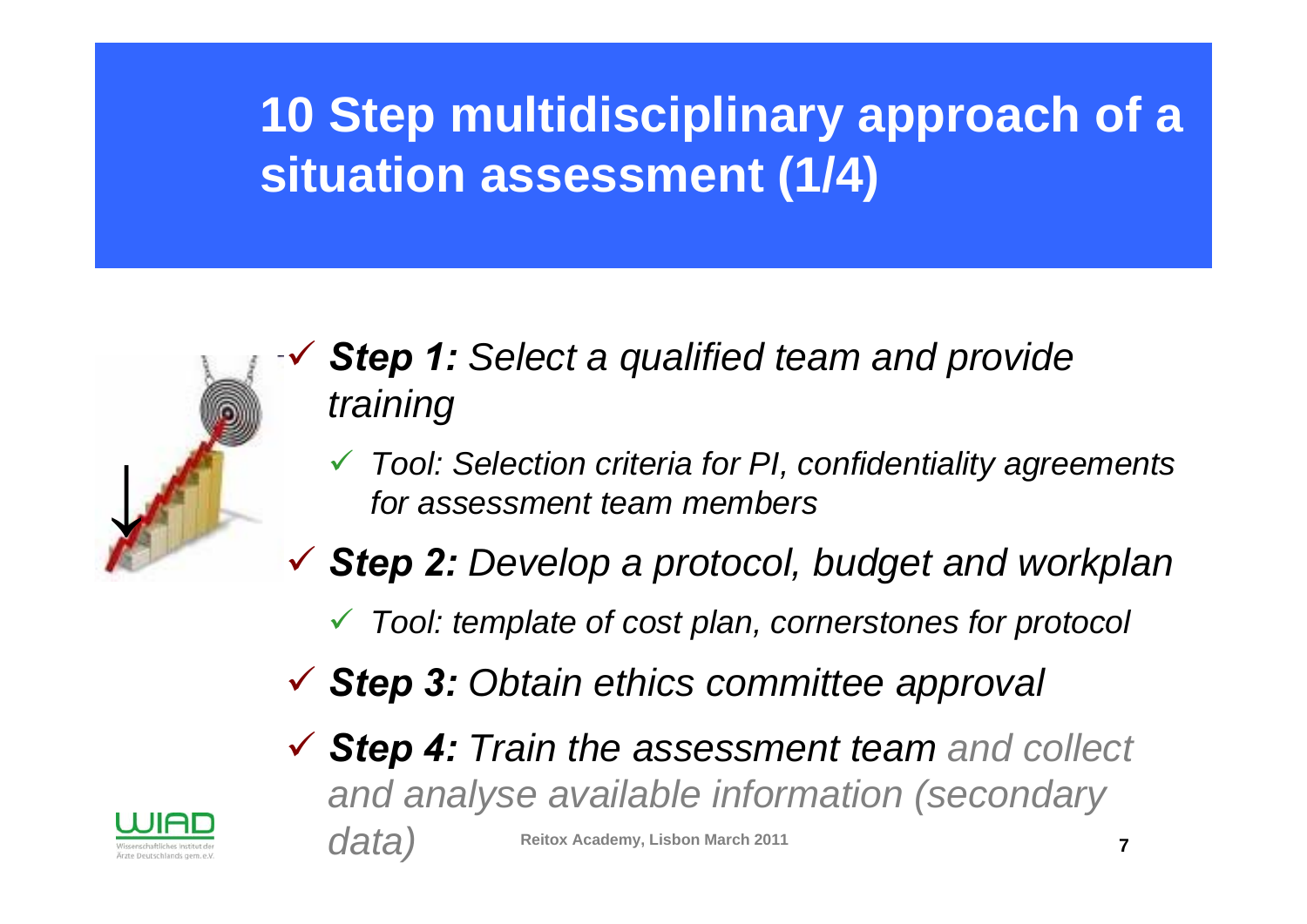### **10 Step multidisciplinary approach of a situation assessment (2/4)**



- <sup>9</sup>*Step 5: Collect and analyse the national framework and prison conditions (primary and secondary data)*
	- 9 *Tool: Checklist for analysis of framework and prison conditions, interviews with key persons*
- <sup>9</sup>*Step 6: Interview prison staff and prisoners (primary qualitative data)*
	- 9 *Tool: Informed consent forms*

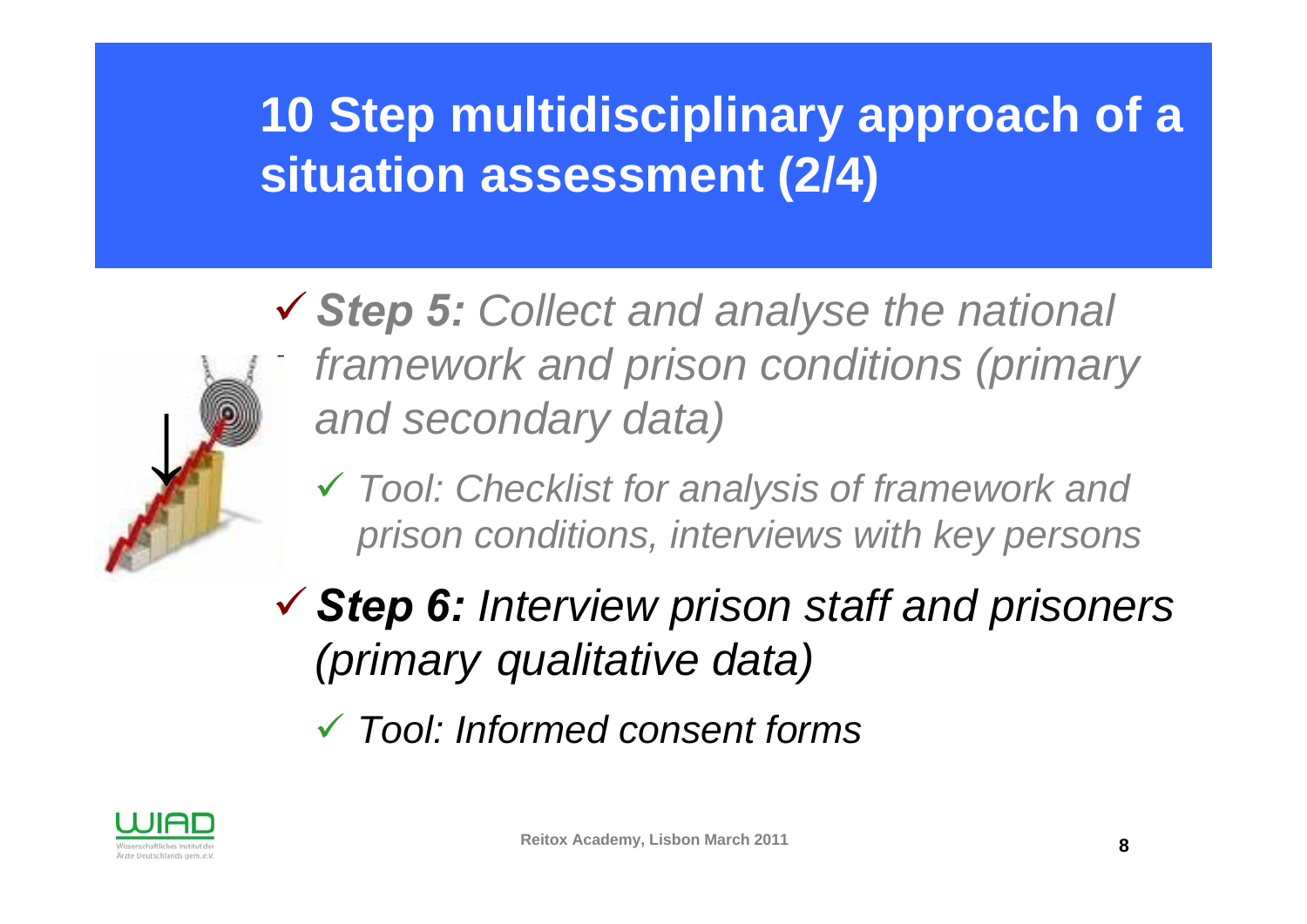### **10 Step multidisciplinary approach of a situation assessment (3/4)**

#### **Step 7: Survey prison risk behaviour and HIV prevalence (primary quantitative data)**

- $\bullet$  Cross-sectional voluntary anonymous survey of riskbehaviour among **prisoners** (and related communicable disease)
	- Cross-sectional voluntary anonymous survey on HIV and related risk-behaviour among **prison staff**
		- *Tools: Templates for questionnaires, sampling methodology, testing methodology etc.*



*↓*

 $\checkmark$ 

 $\bullet$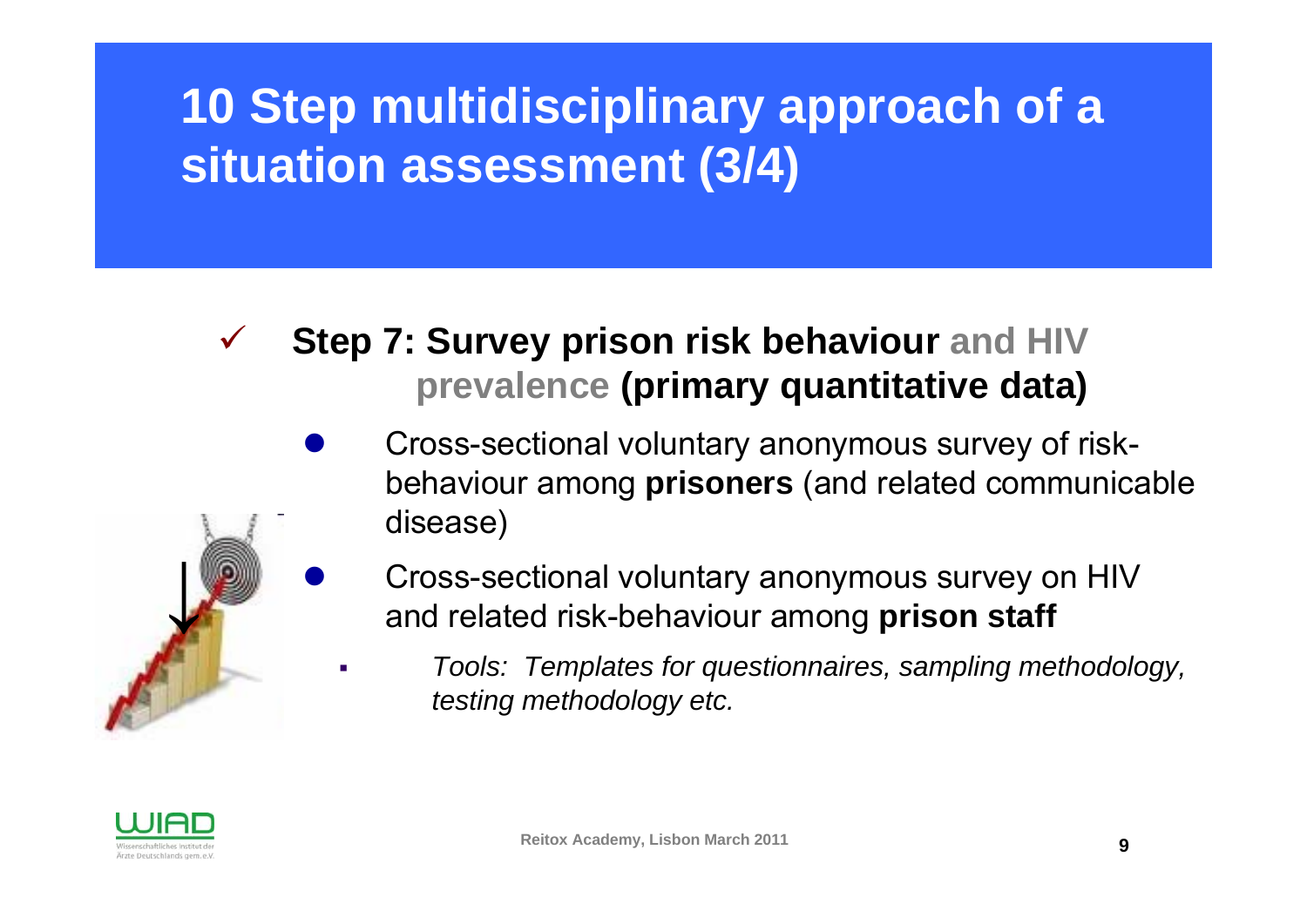**10 Step multidisciplinary approach of a situation assessment (4/4)**

#### **√ Step 8:** Analyse and interpret data

#### ◆ Step 9: Prepare, publish and disseminate report

**√ Step 10: Focus interventions** 

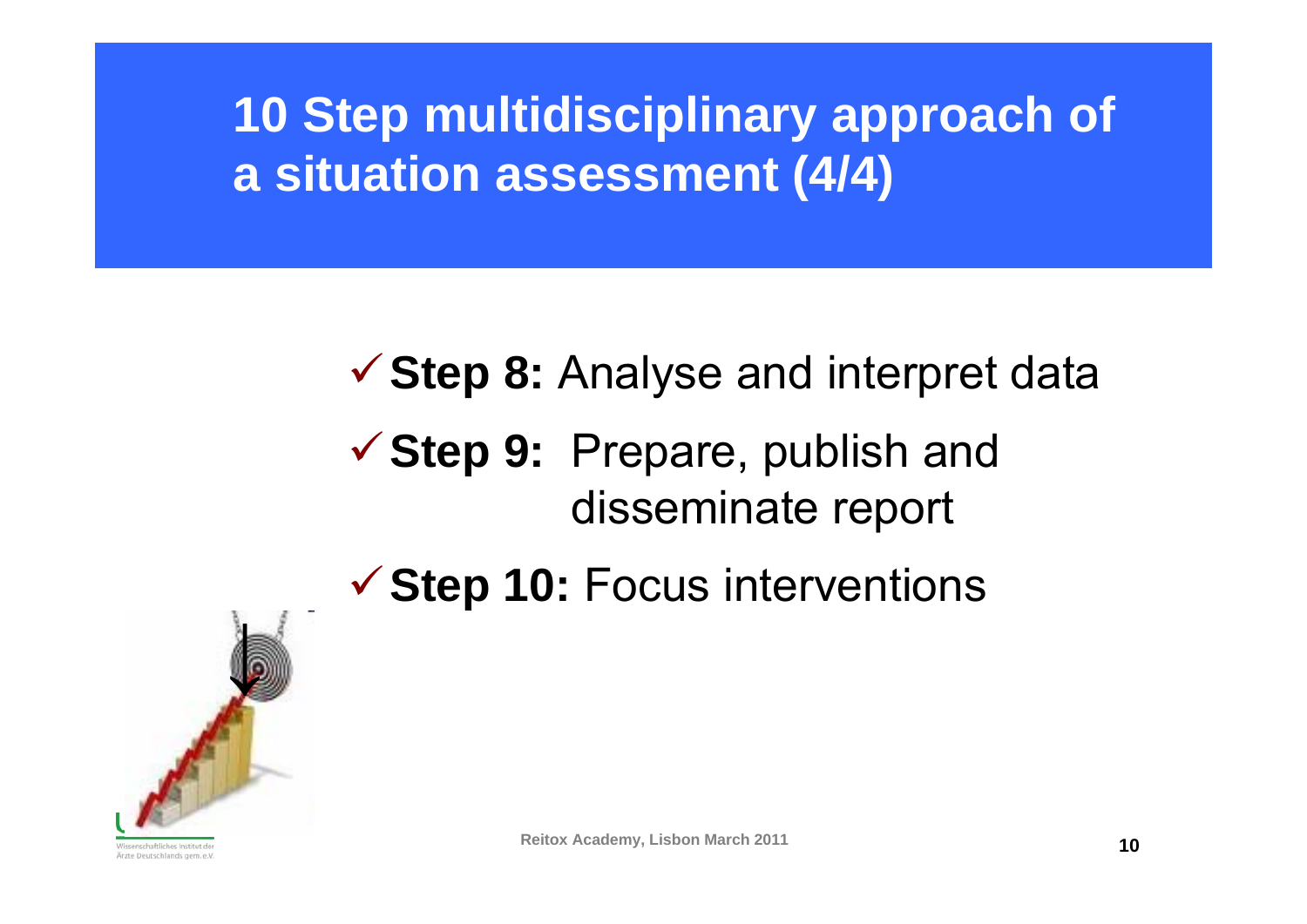

**Step 4: Collect and analyse available information(secondary data only)**

- Determine, what is available from secondary sources, identified **gaps** become source of primary data collection
- $\bullet$  Review of existing studies and data sources in the country, desk assessment of risk behaviours based on available information, mapping of where the risk is and who is at risk, and formative qualitative work to identify opportunities, barriers, and appropriate approaches to promote behaviour change
- $\bullet$ Discuss validity and reliability of data and information

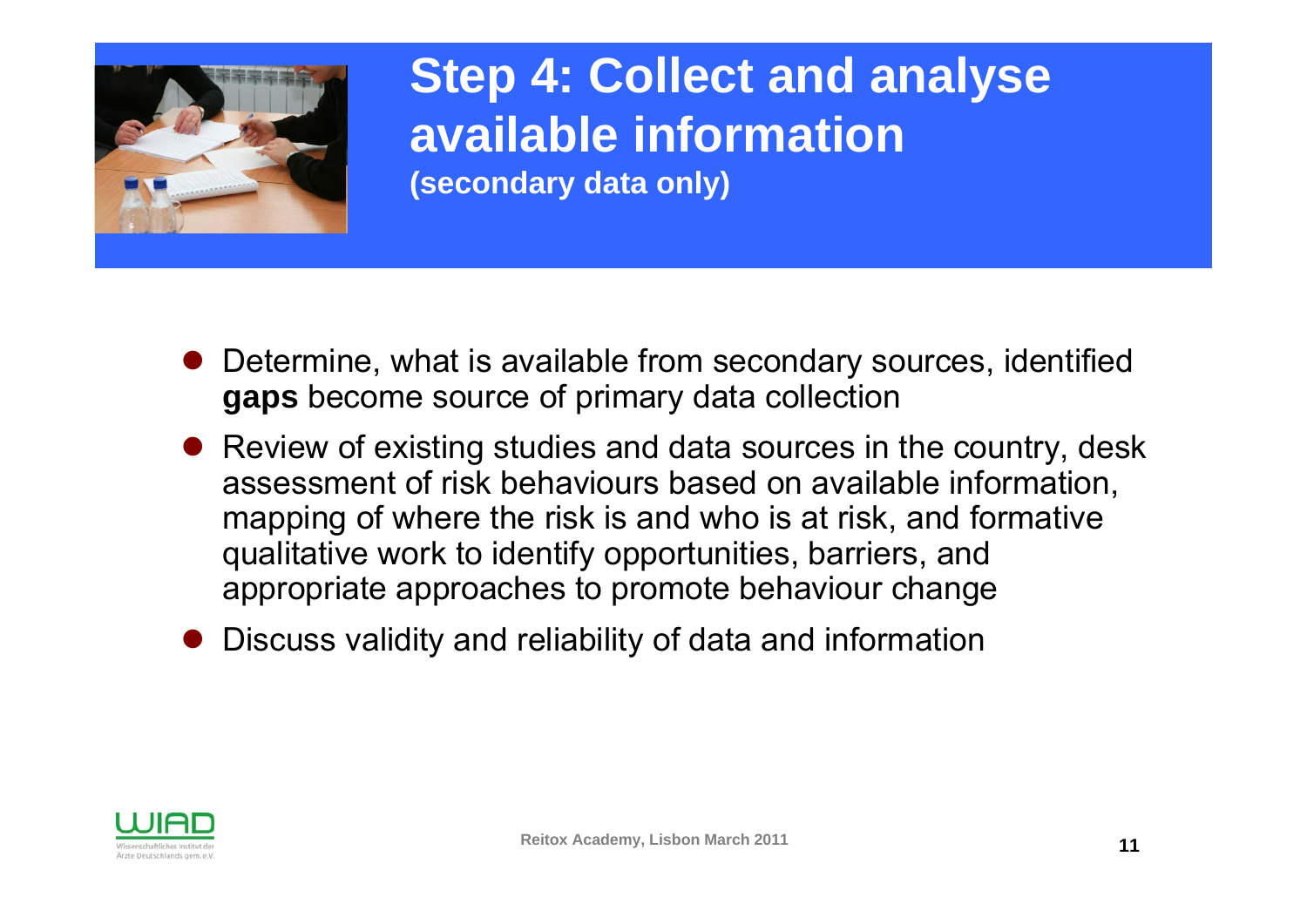

# **Step 5: Analyse the national framework and prison conditions**

**(primary and secondary data)**

- $\bullet$  National legal and policy framework (can be applied to individual prisons or regions)
- $\bullet$ The prison system, population and living conditions
- $\bullet$ Health services, personnel and prevention
- $\bullet$  Data collection components:
	- $\bullet$ Desk top analysis (legal and policy framework)
	- $\bullet$  **Key informant interviews** (living conditions, food/nutrition, hygienic conditions, sanitation, access to care, risk behaviours such as violence and drug use in prisons)
	- $\bullet$  **Prison inspections**, including interviews with key prison staff and prisoners
	- $\bullet$  **Focus group discussions** (providing insight on prison realities and explaining attitudes and behaviour at several levels)

*Tool:* comprehensive **checklist** is attached in annex to the toolkit

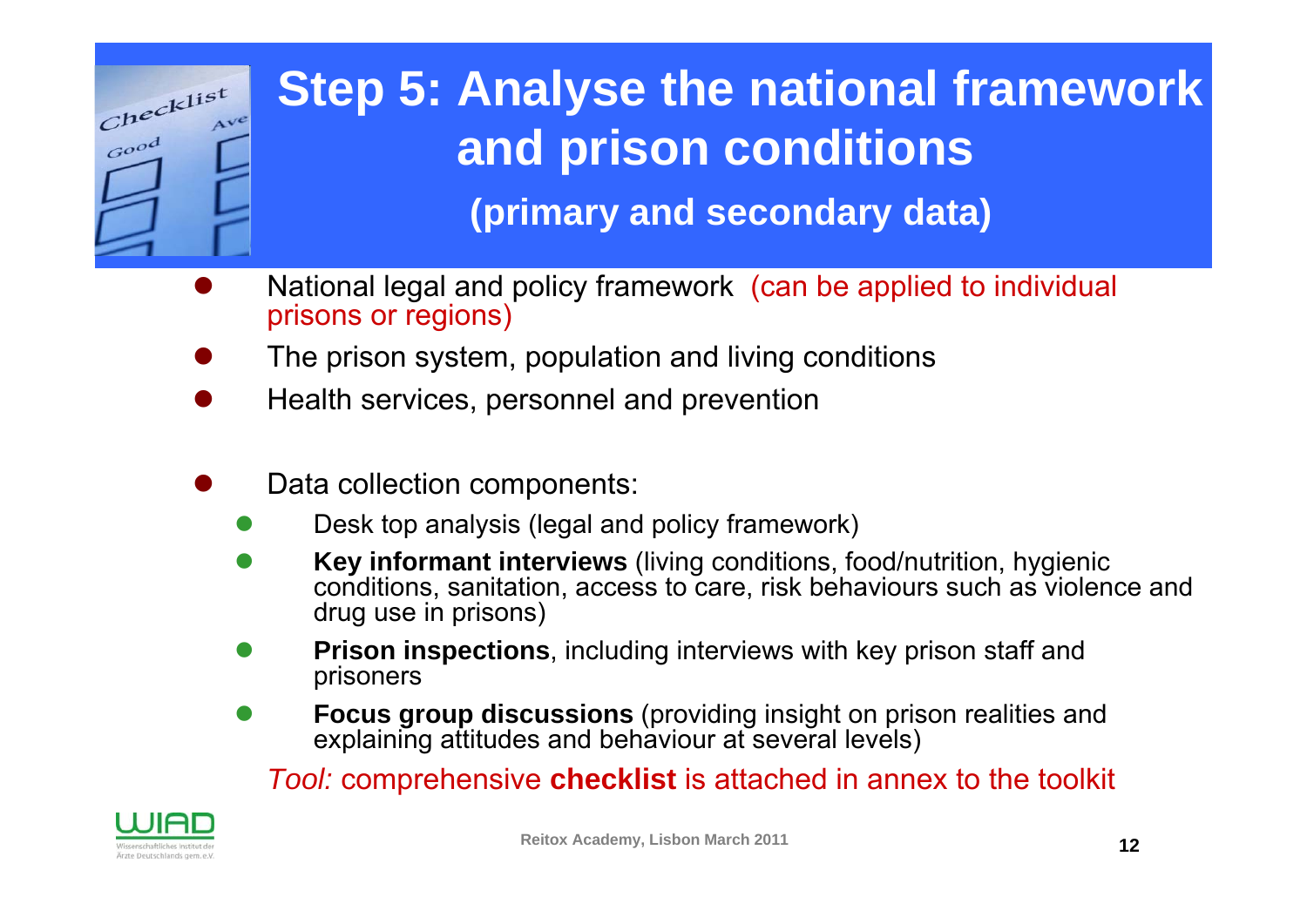

# **Examples of checklist items**

- $\boxtimes$  Do prisons have health care quality assurance programmes? Describe.
- $\boxtimes$  Do prisons have a health surveillance system? Describe.
- $\boxtimes$  What provisions are made for continuity of care and medication on transition between community and prison and vice versa?
- $\boxtimes$  What preventive services are available and how are they accessible?
- $\boxtimes$  Is opioid substitution treatment available? Which prisoners are eligible for treatment?

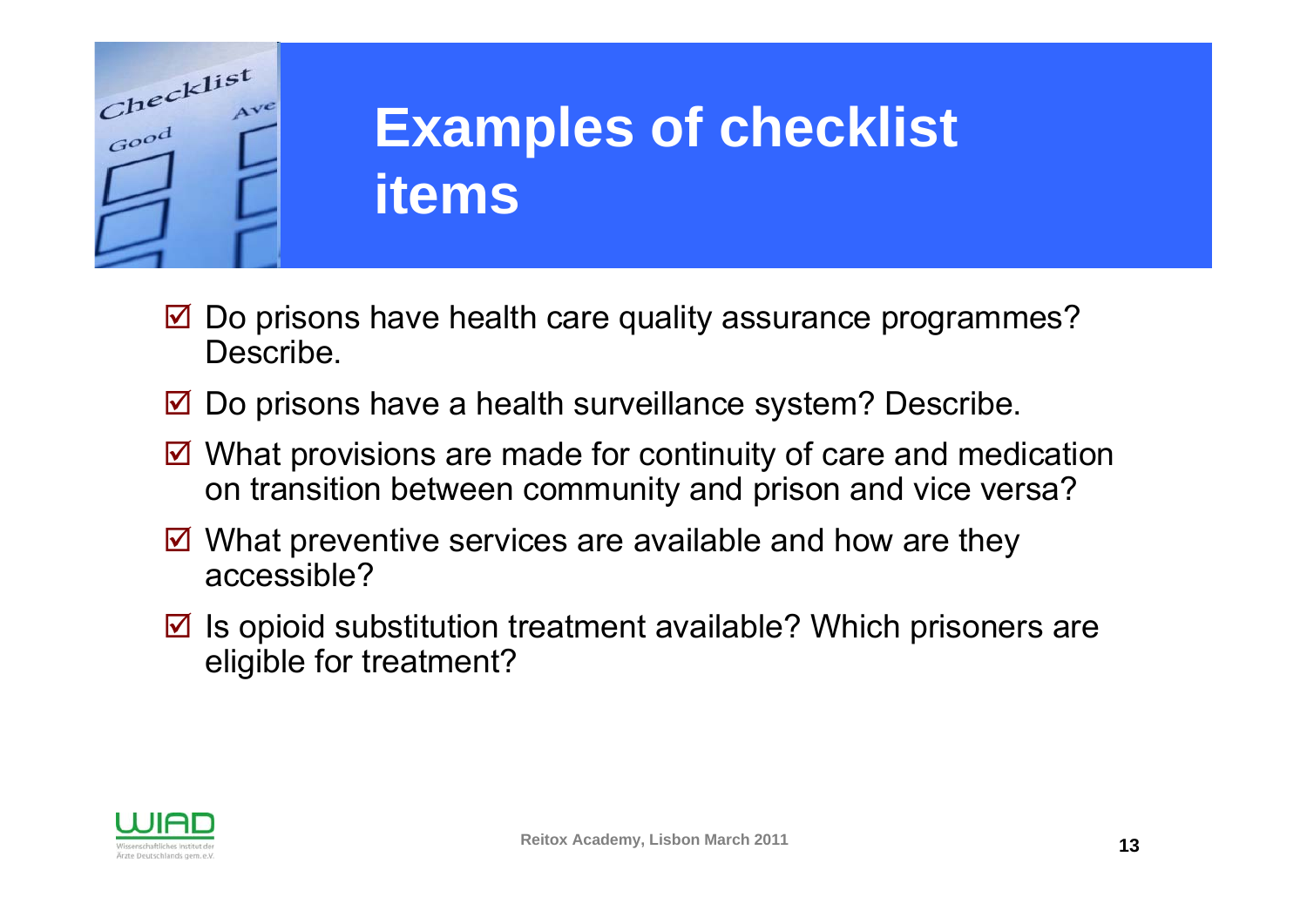#### **Step 6: Interview staff and prisoners**





• Intermediate step between desk-top analysis and the implementation of a prison survey

 $\bullet$  Qualitative interviews with prison staff and/or prisoners and/or focus group discussions to complement or further validate available information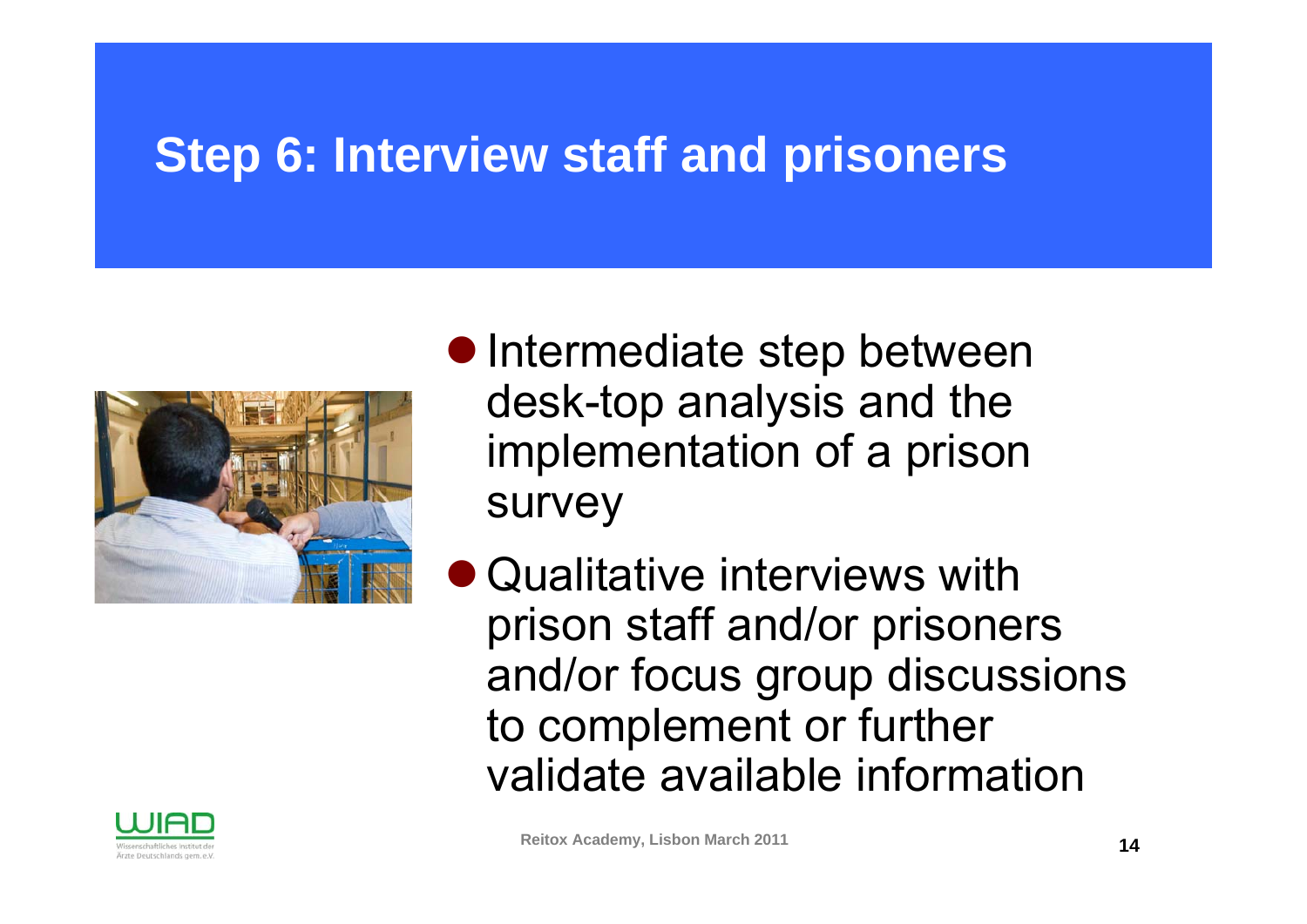### **Aim of qualitative data collection**

- Generate descriptive data
- Pre-test questionnaires
- $\bullet$  Identify possible problems/risks which were not envisioned by the investigators
- $\bullet$  Monitor effectiveness of programmes in operation
- Provide explanations of attitudes and behaviour
- Generate hypotheses for quantitative collection
- ►*Provide explanations of attitudes and behaviours rather than quantifying their extent in the population*

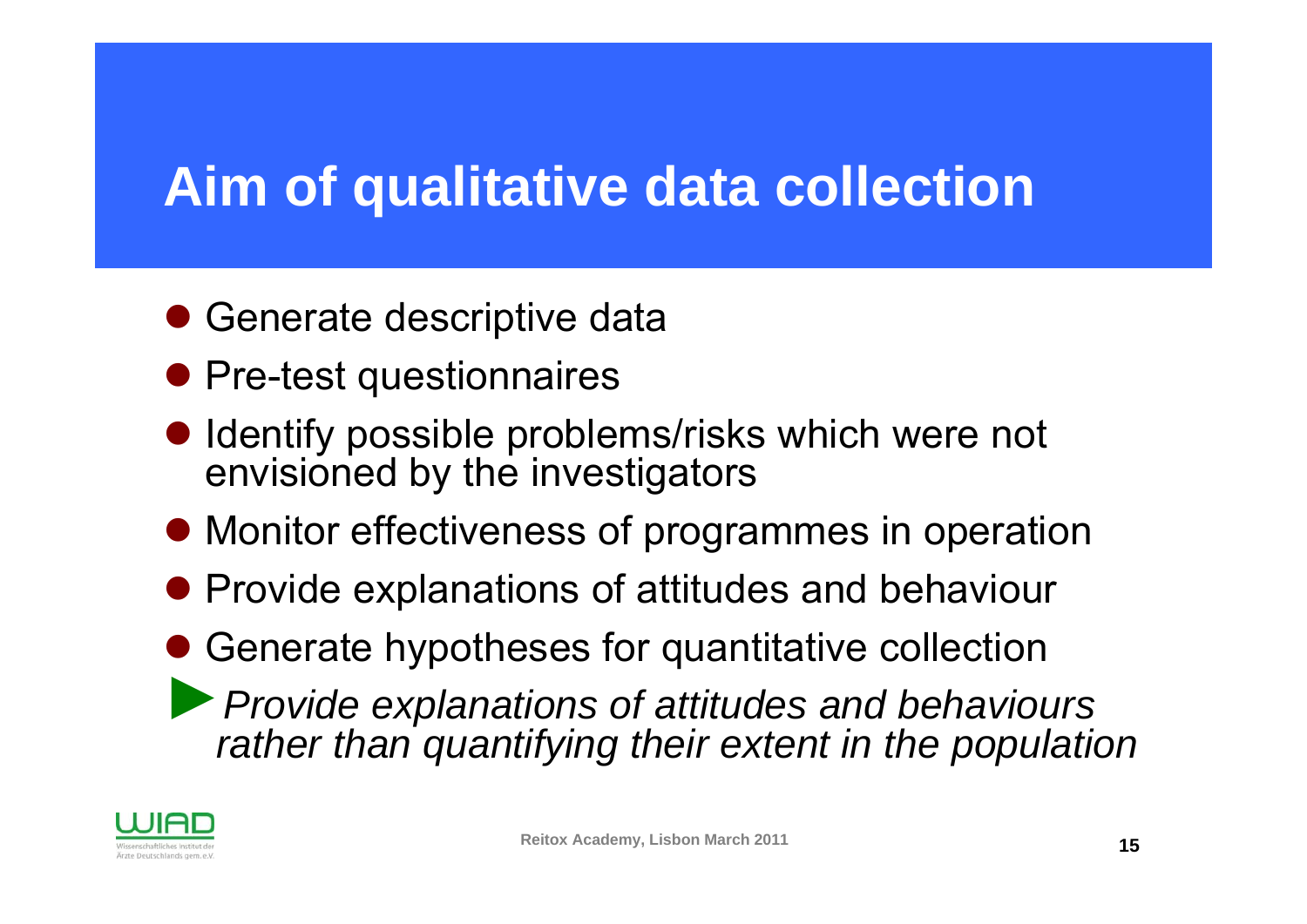**Step 7: Survey prison risk behaviour** (most comprehensive chapter of toolkit)

- Cross-sectional voluntary anonymous survey on drug use, communicable diseases and other related risk-behaviour among **prisoners**
- **AND prison staff**

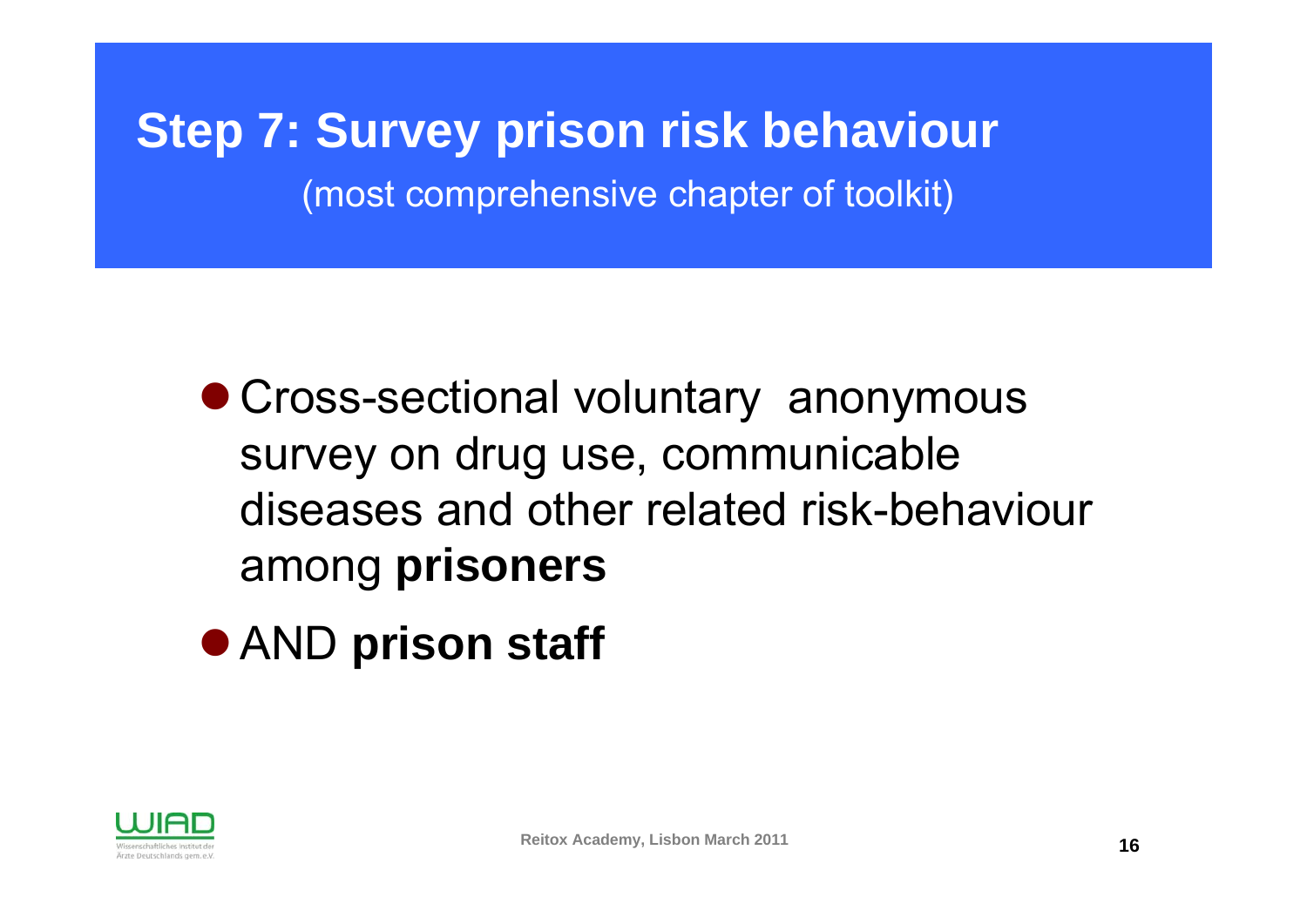**Detailled description of methodology for survey on risk behaviour and infections prevalence**

#### **• Assessment of**

- $\checkmark$  Knowledge of transmission risks and means of prevention
- $\checkmark$  Attitudes towards drug use, sexual behaviour and prevention strategies
- $\checkmark$  Attitudes towards other prisoners' and personal health behaviours
- $\checkmark$  Practices of prisoners and prison staff regarding communicable disease and the means of prevention

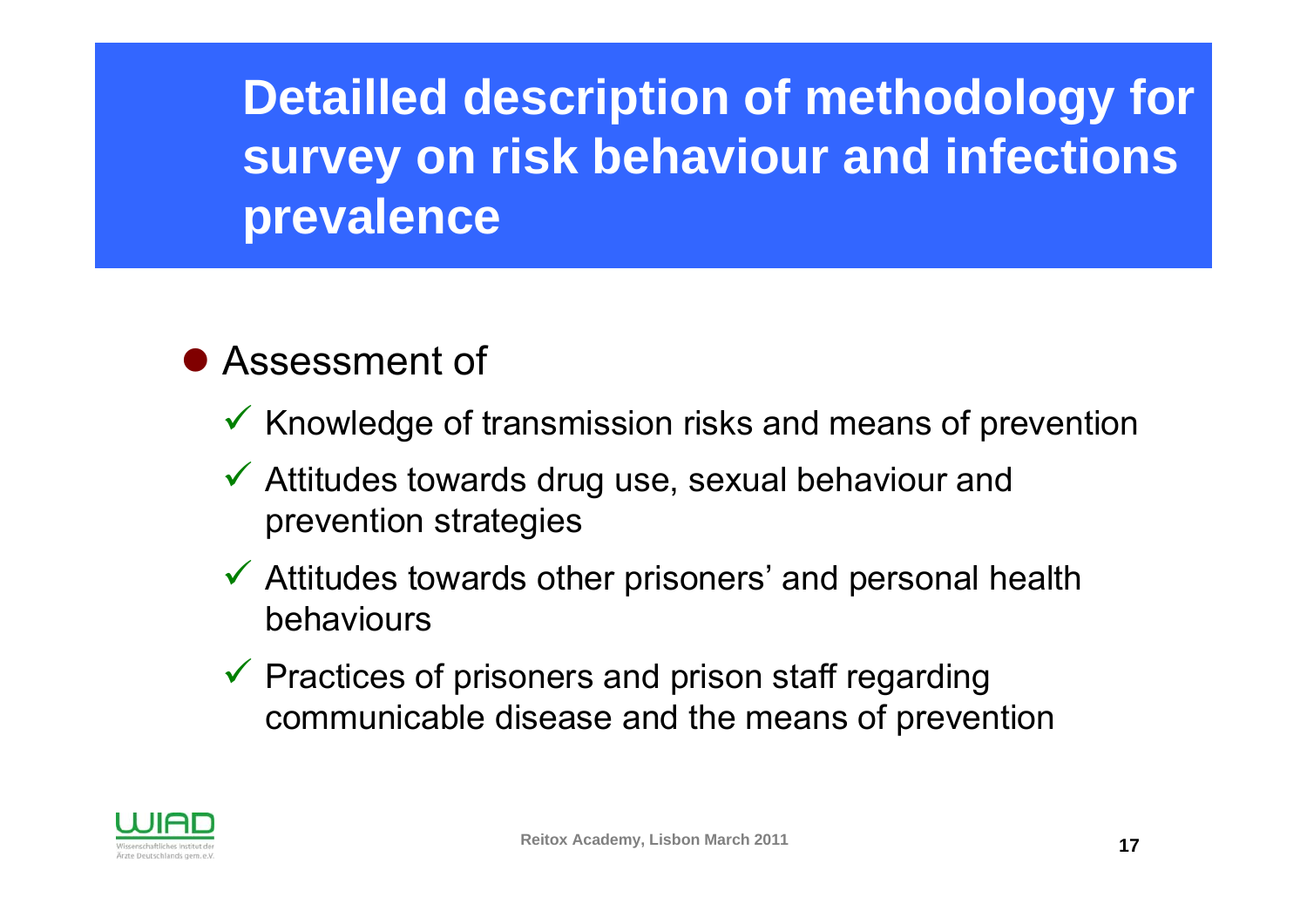

## **Survey implementation is described step by step**

- $\sqrt{ }$ **Field preparation**
- 9 **Questionnaire template**
- 9 **Pretesting**
- 9 **Sampling of settings and survey participants/sample size calculations**
- 9 **Inclusion/exclusion criteria**
- 9 **Recruitment of prisoners**
- 9 **Approaches for specific subgroups of prisoners (e.g. migrants)**
- $\checkmark$ **Data collection and organisation**
- 9 **HIV testing methodology (rapid tests vs. Enzyme Immunoassays)**
- 9 **Services provided to prisoners during the survey including VCT**
- 9 **Keeping data anonymous**

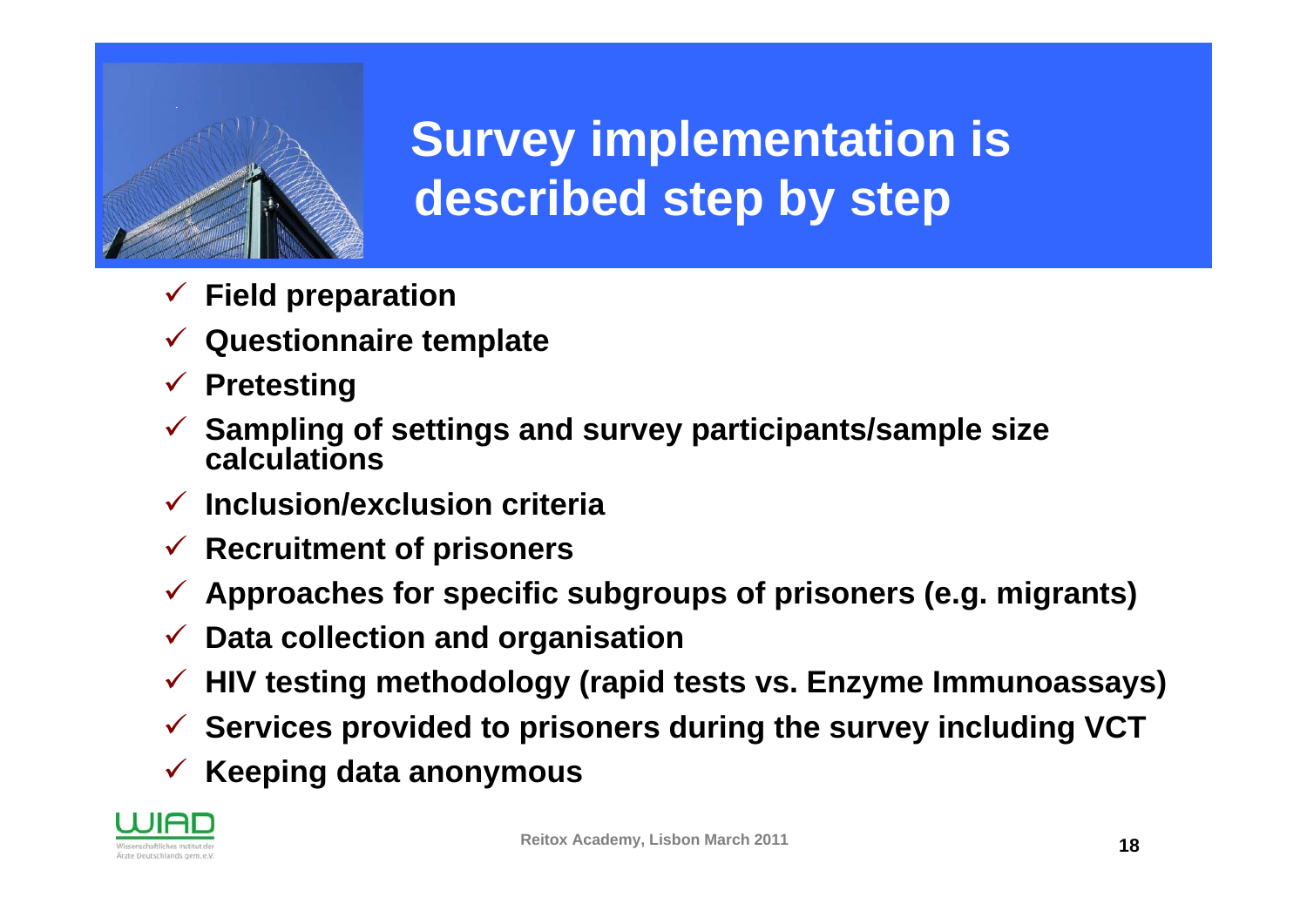# **Leading principles of all approaches**

# ¾ **Voluntary participation (informed consent!)**

- ¾ **Confidentiality**
- ¾ **Anonymity**

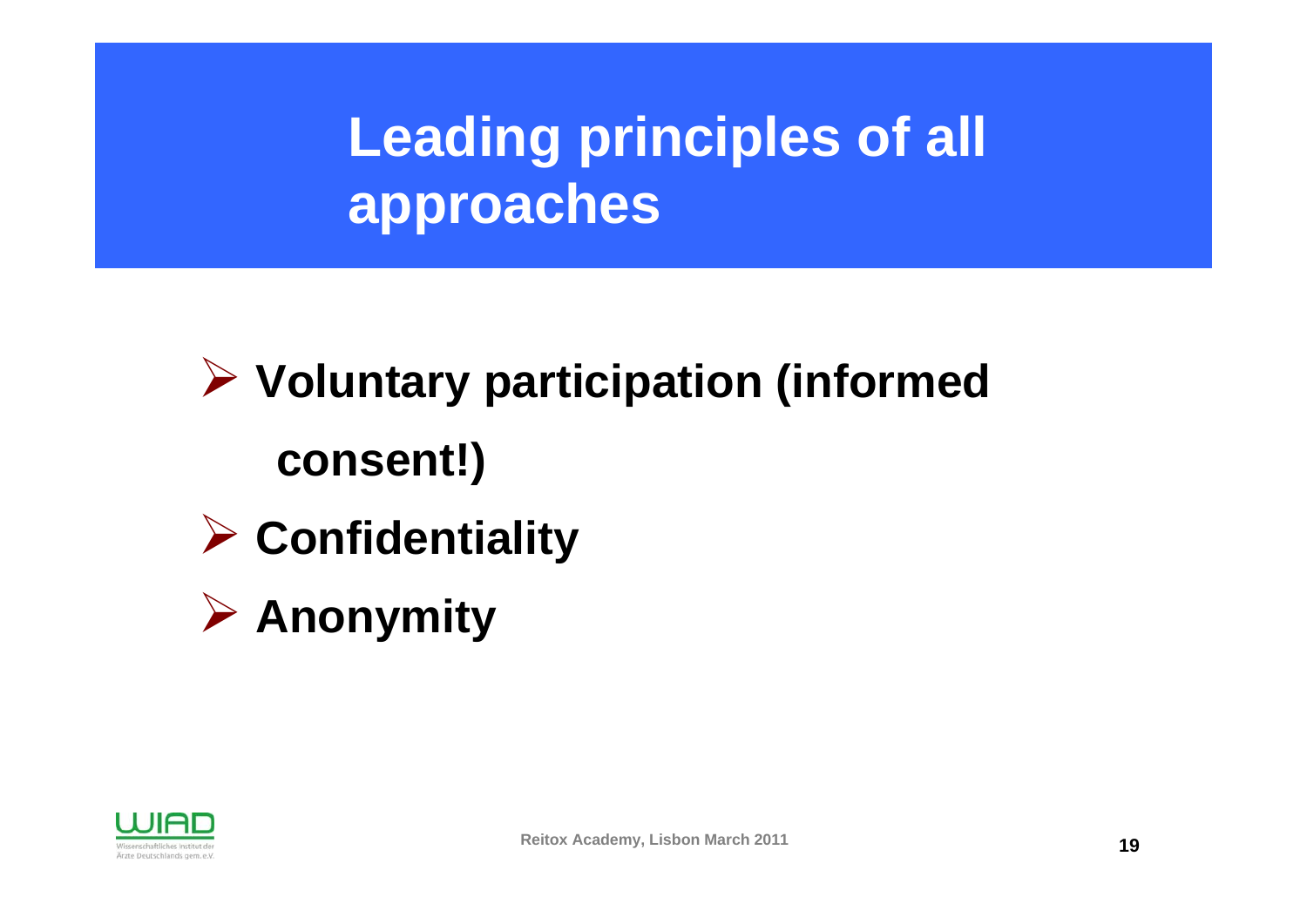## **Self administered questionnaire**

#### • Penal information

- Risk behaviour before and during incarceration (drug use, injecting behaviour, sexual behaviour, violence, tattooing, etc.)
- Knowledge and attitudes towards communicable diseases
- Self-reported status (HIV, TB and hepatitis);
- Access to information and means of prevention
- Access to and quality of health care

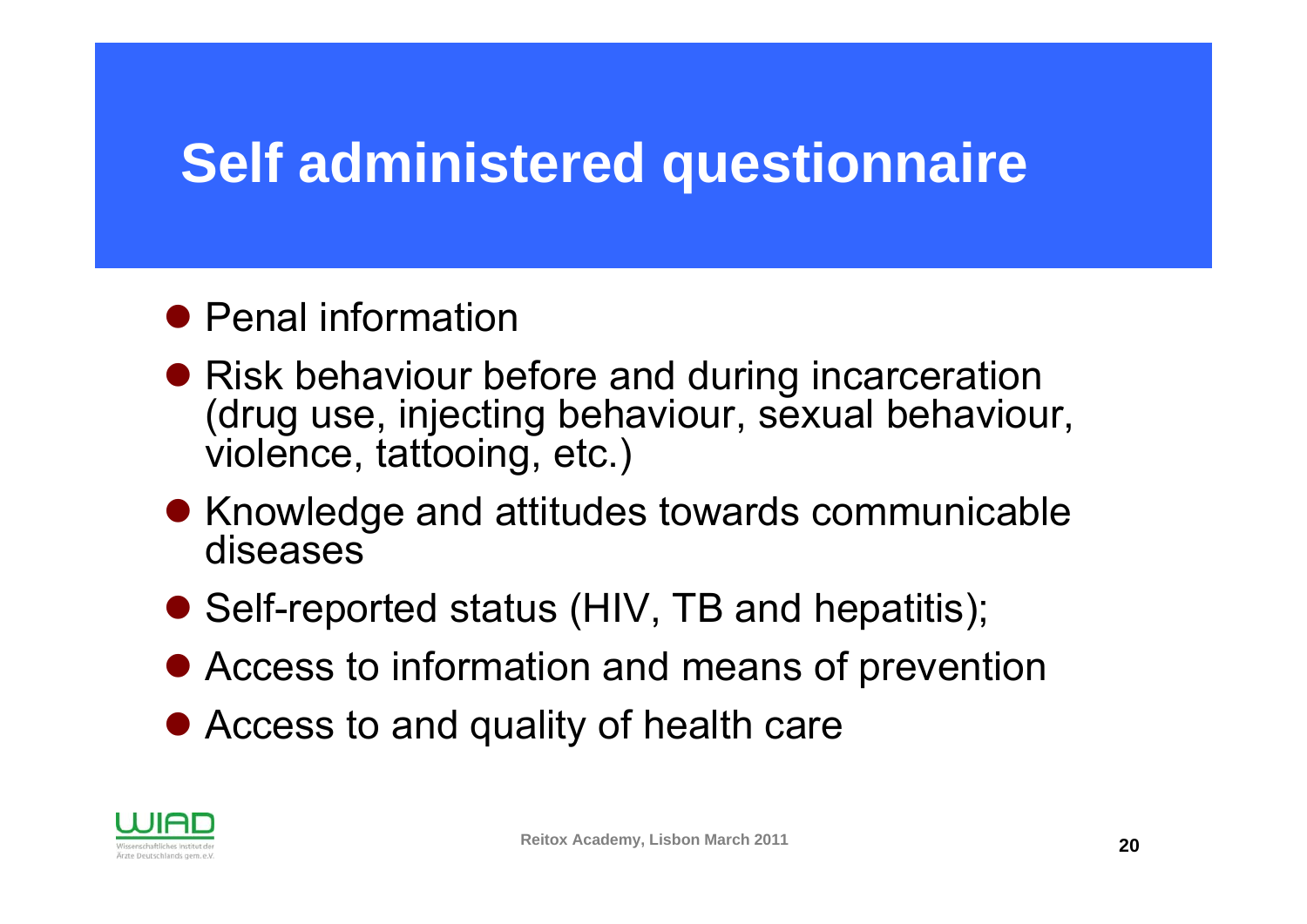

## **Crucial points for questionnaire development**

- Templates include CORE questions, which might be amended by furhter specific Q
- **Keep Q easy and simple**
- $\bullet$  Do not ask too many details on sensitive topics
- Only ask for self reported prevalence if anonymous testing is part of the survey
- Very imortant Q: "The FIRST time you ever injected Drugs, was that inside prison?*"*

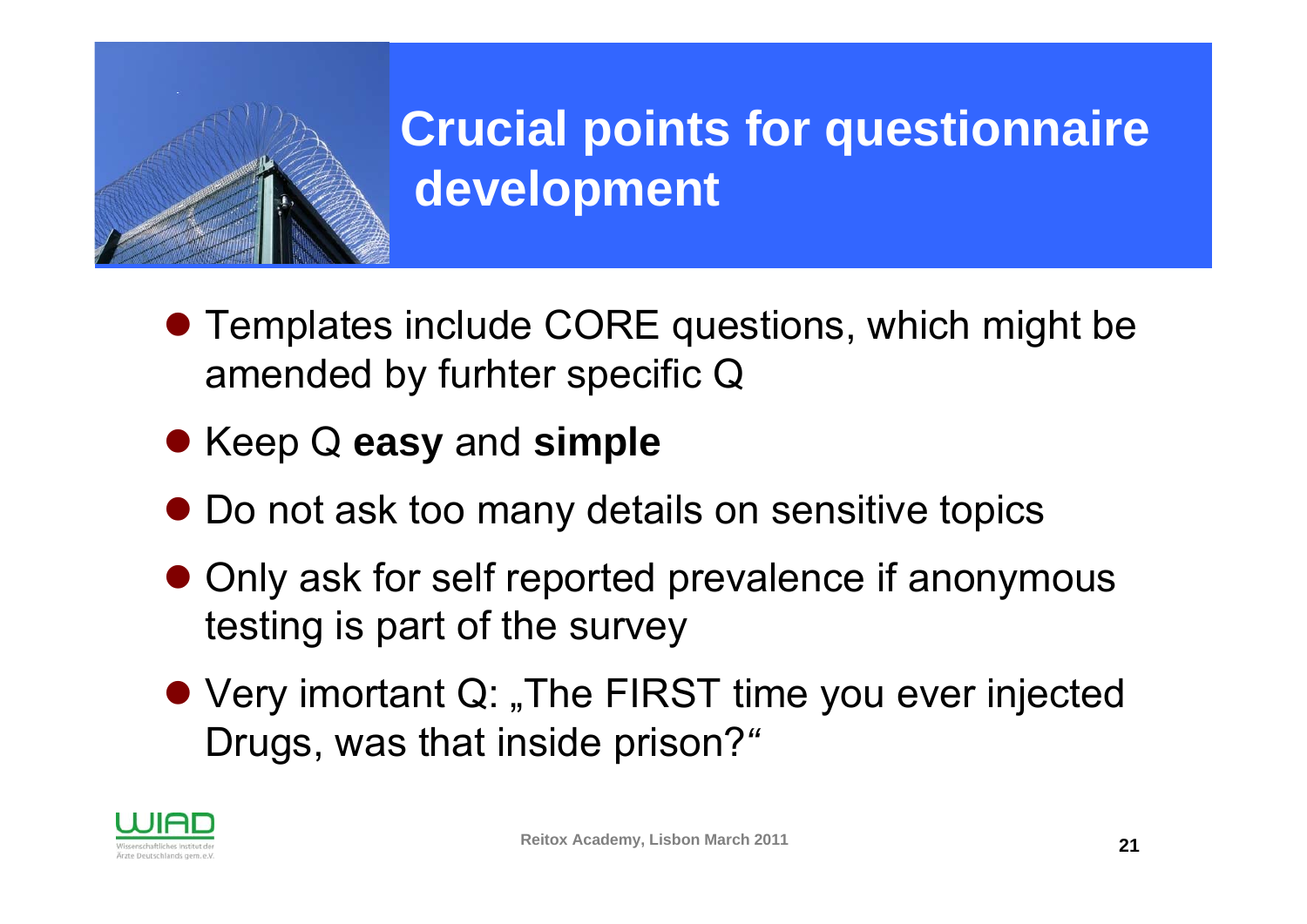**Voluntary anonymous survey on drugs, communicable diseases and related riskbehaviour among prison staff**



• Examine staff's knowledge, attitudes and behaviour regarding drug use, people who use drugs, communicable disease, people living with HIV and/or hepatitis, and Harm Reduction measures

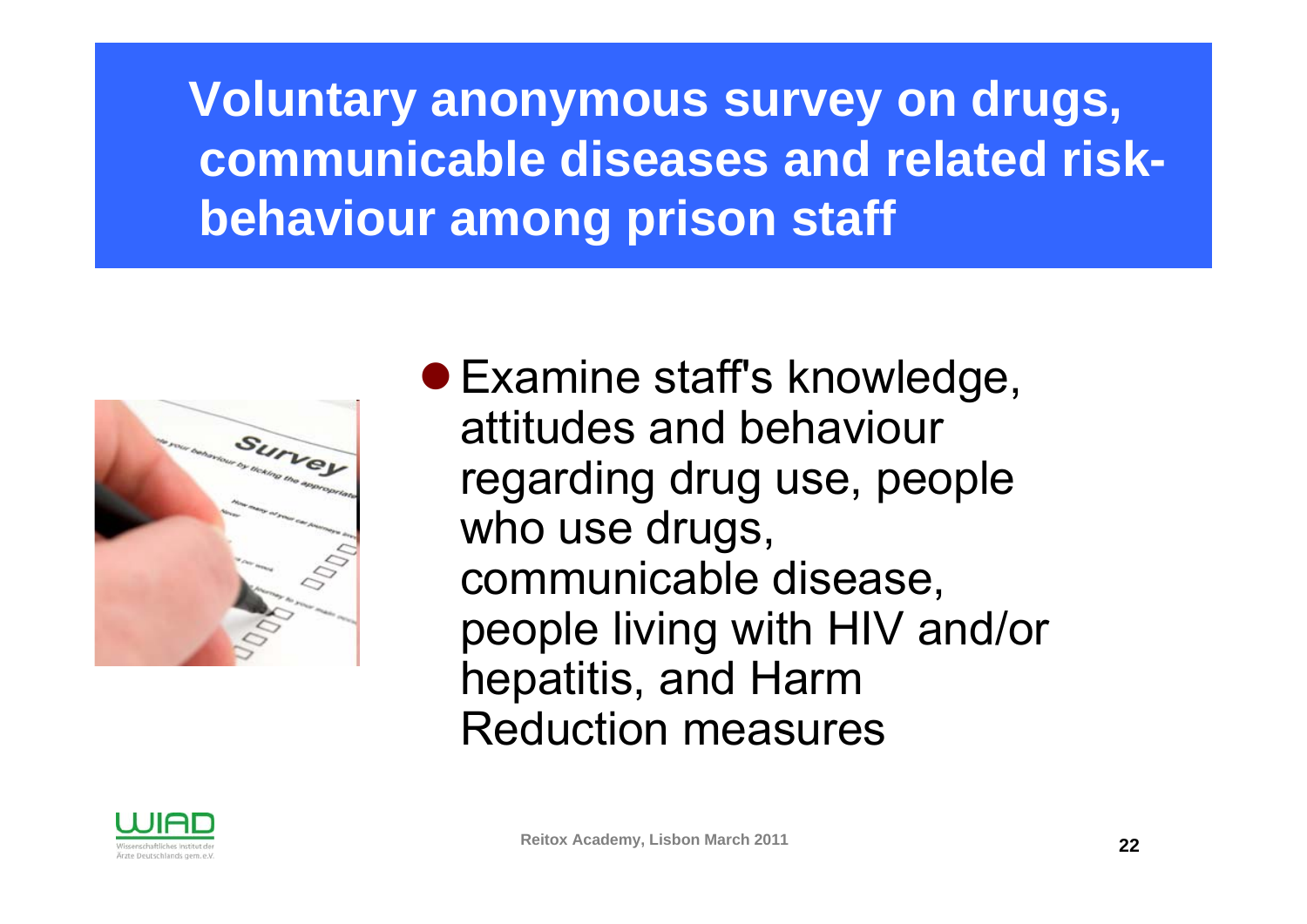

**Step 8: Analyse and interpret data and information**

- $\checkmark$  Identify groups or populations at risk (resp. infected) and describe their key characteristics
- $\checkmark$  Understand the trends of risk behaviours and the impact on the prison system
- $\checkmark$  Identify populations at risk of acquiring or transmitting communicable diseases and identify prevention needs
- $\checkmark$  Determine the characteristics of persons engaged in high-risk behaviours
- $\checkmark$  Determine the indicators of risk in the prison population
- $\checkmark$  Identify trends over time

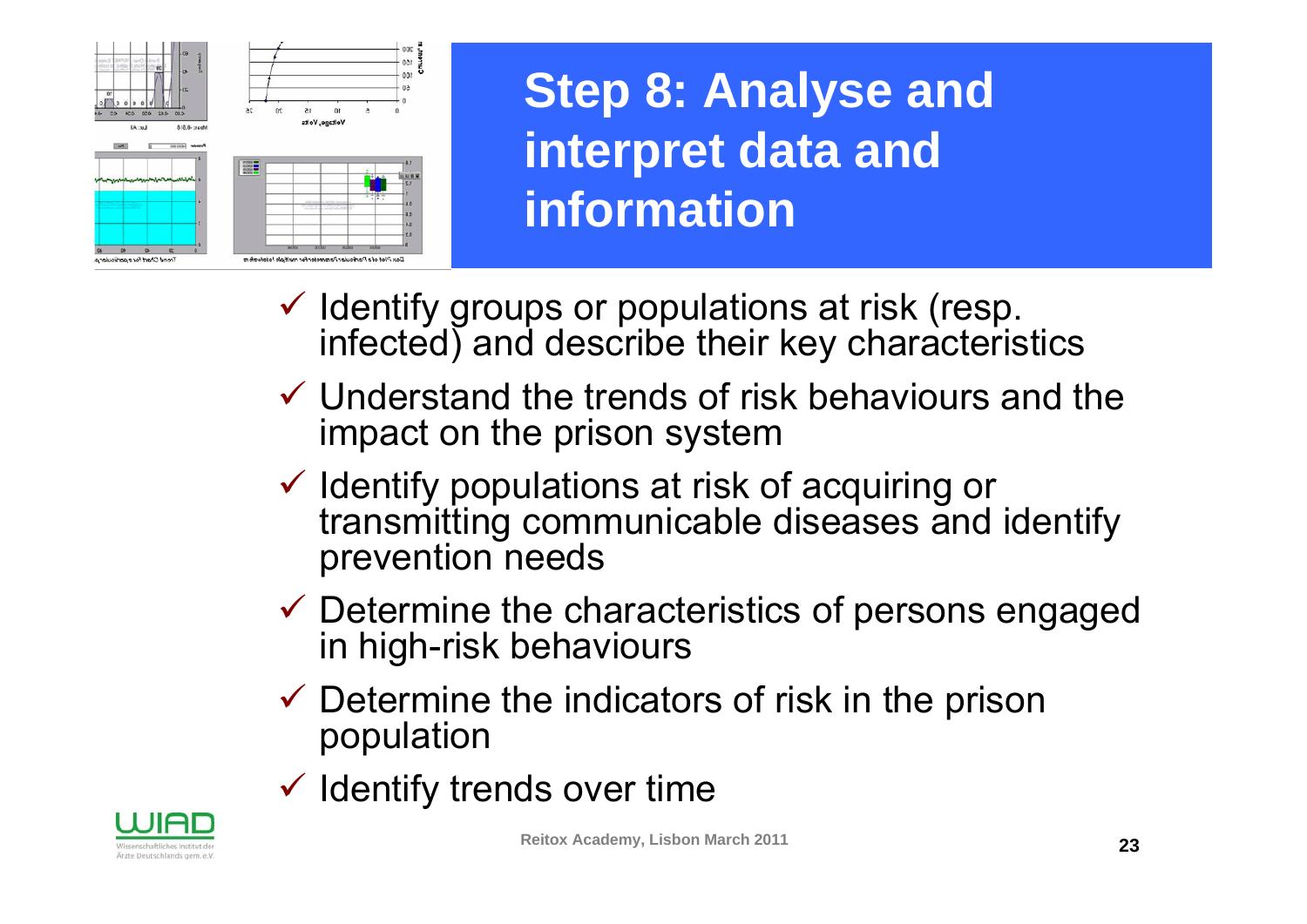

#### **Step 9: Prepare Final Report**

- **Tool: Proposed contents of the report**
- Recommendations for action, based on the findings incl. required changes in prison policy, allocation of resources and targeted interventions for staff and inmates
- Dissemination strategy

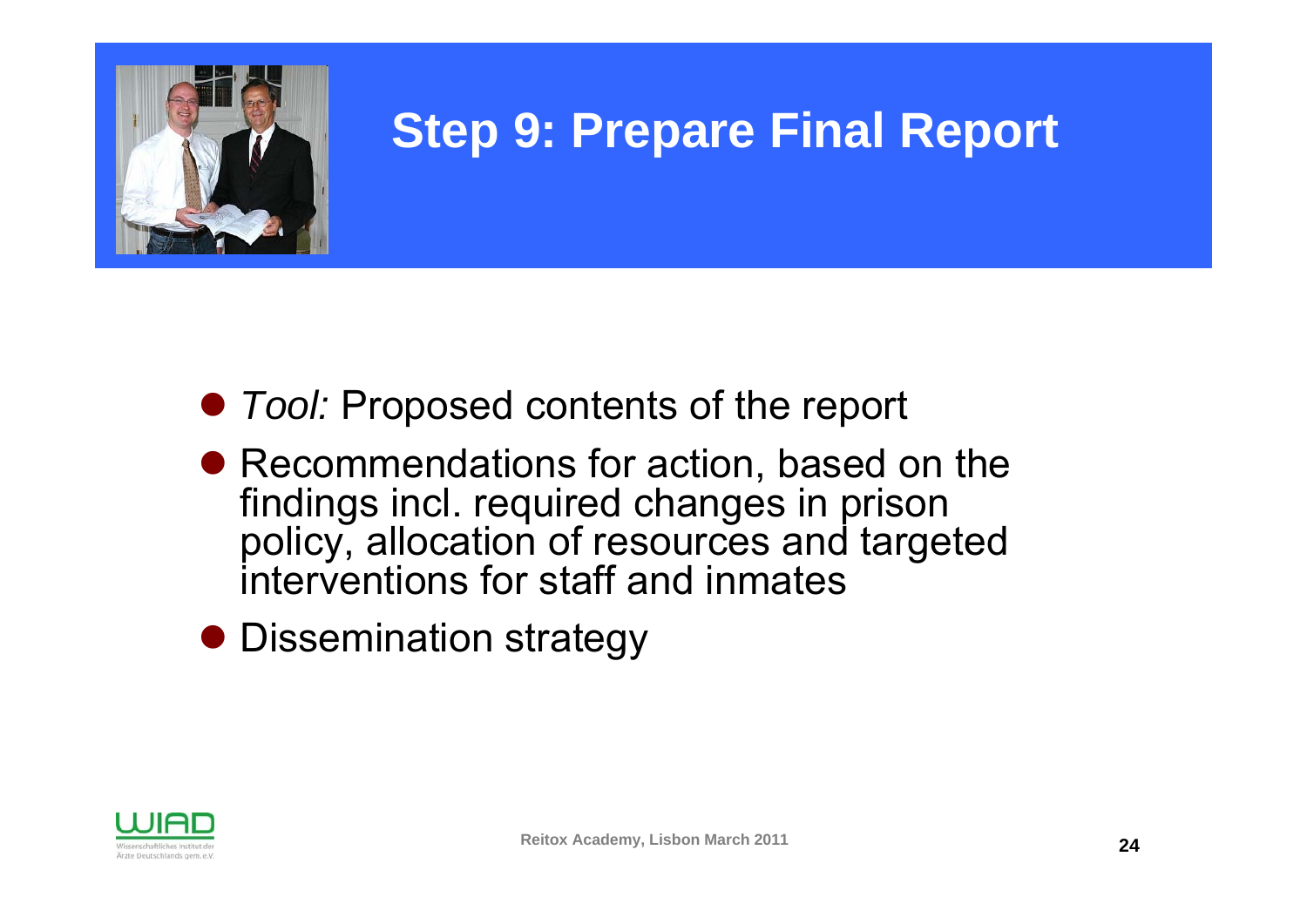

## **Step 10:Focus interventions**

The results of the assessment will allow for tailoring the response to the situation and needs

#### **Setting related and/or interventions involving individuals**

- $\checkmark$  Information and education to prisoners and prison staff
- $\checkmark$  Addressing stigma and discrimination
- $\checkmark$  Voluntary HIV counseling and testing (VCT)
- $\checkmark$  Providing condoms and preventing rape, sexual violence and coercion
- $\checkmark$ Providing needle and syringe programmes and bleach or other disinfectants
- $\checkmark$ Drug dependence treatments
- $\checkmark$ Universal precautions
- $\checkmark$ Post-exposure prophylaxis (PEP)
- $\checkmark$ Providing antiretroviral therapy and other treatment for prisoners with HIV or AIDS
- $\checkmark$  Prevention of mother to child transmission
- $\checkmark$  Prevention and treatment for Hepatitis B and C
- $\checkmark$ Collaborative HIV-TB activities
- $\checkmark$ **Throughcare**
- $\checkmark$ Other interventions: policy, legal and environmental measures

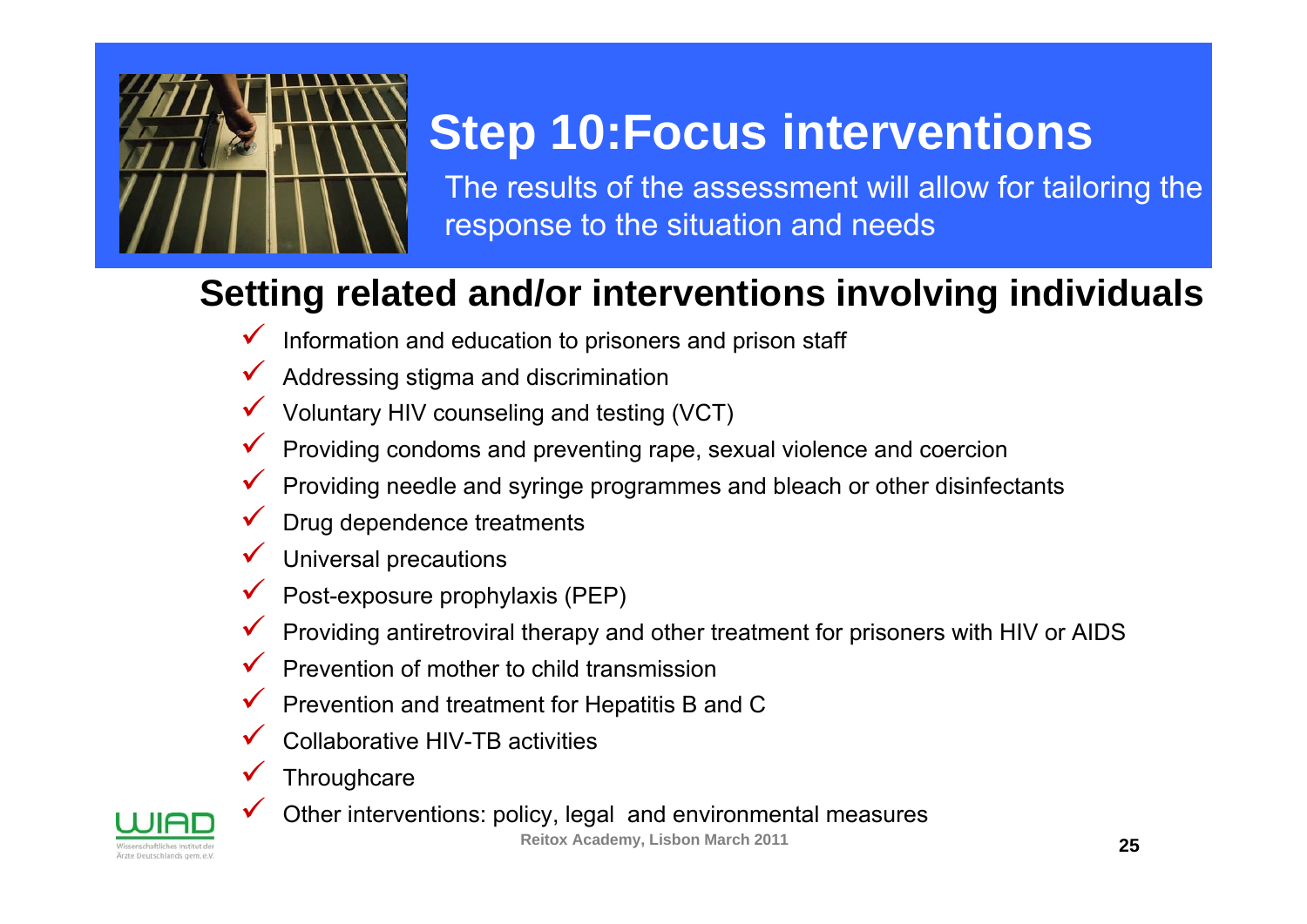

# **Tools/Templates attached to the manual**

- $\sqrt{ }$ **Confidentiality Agreement for assessment team members**
- $\sqrt{2}$ **Excel file for survey budget calculation**
- 9 **Comprehensive checklist for the analysis of the national framework and the prison conditions**
- 9 **Sampling methodology, sample size calculation**
- $\checkmark$ **Informed consent form for prisoner survey participants**
- 9 **Standard information for prisoners on KABP/HIV surveillance study**
- $\sqrt{2}$ **KABP questionnaire for prisoners**
- 9 **Standard written information for prison staff on KABP survey**
- $\sqrt{2}$ **KABP questionnaire for prison staff**
- 9 **Informed consent form for focus groups participants**

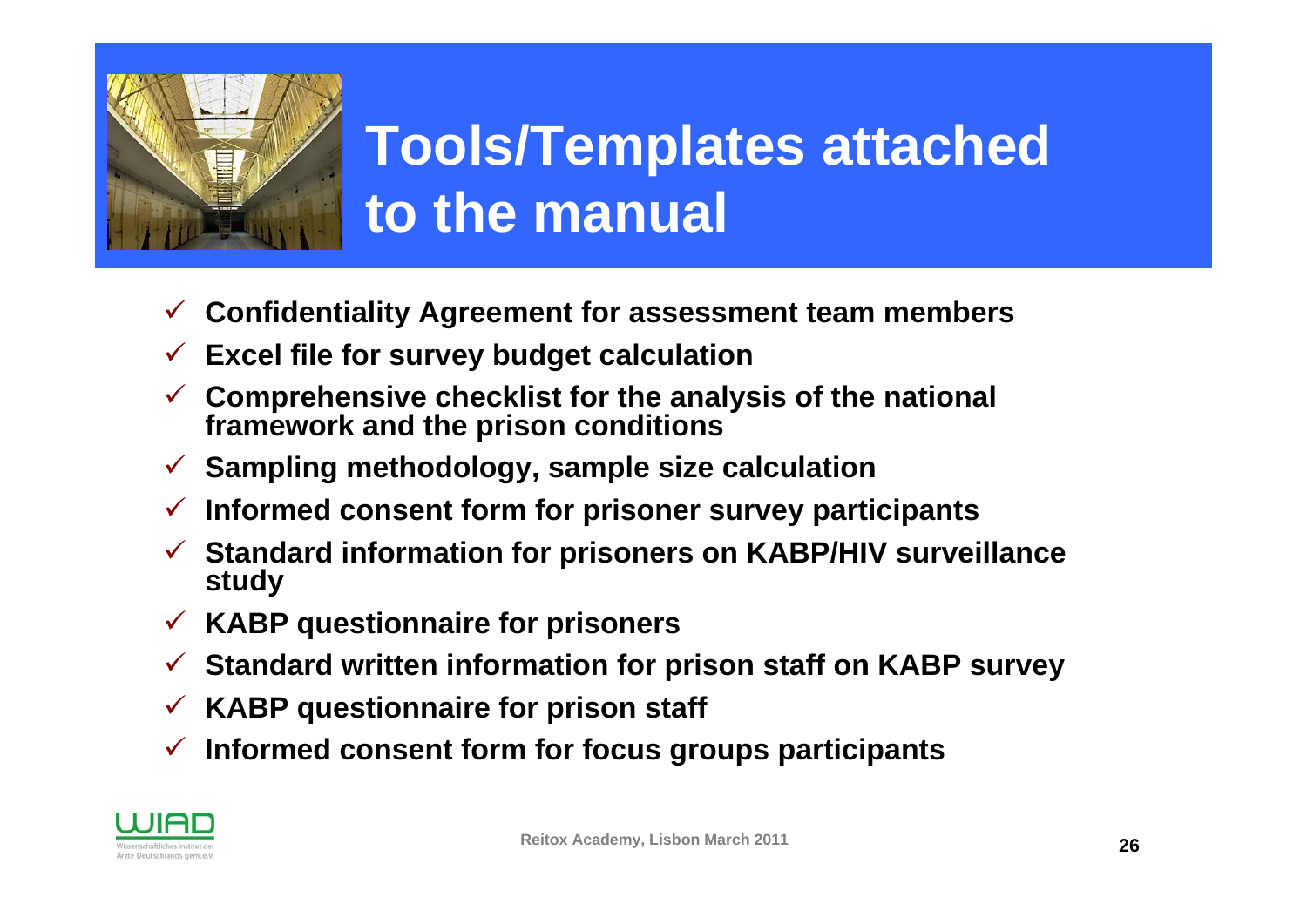

## **Acknowledgements**

- Special thanks to Dr Robert Greifinger, who drafted the UNODC toolkit together with me and Fabienne Hariga, who was the guiding spirit of the toolkit
- Experts who participated in an expert group meeting held in Vienna in March 2009: *Lara El Debaghi*, *Wadih Maalouf* (UNODC), *Robin Mc Gowan* (CDC), *Lars Moeller* (WHO-EURO), *Hernan Reyes* (ICRC), *Jörg Pont* (Univ. Wien), *Brian Tkachuk* (UNODC) *Lucas Wiessing* (EMCDDA).

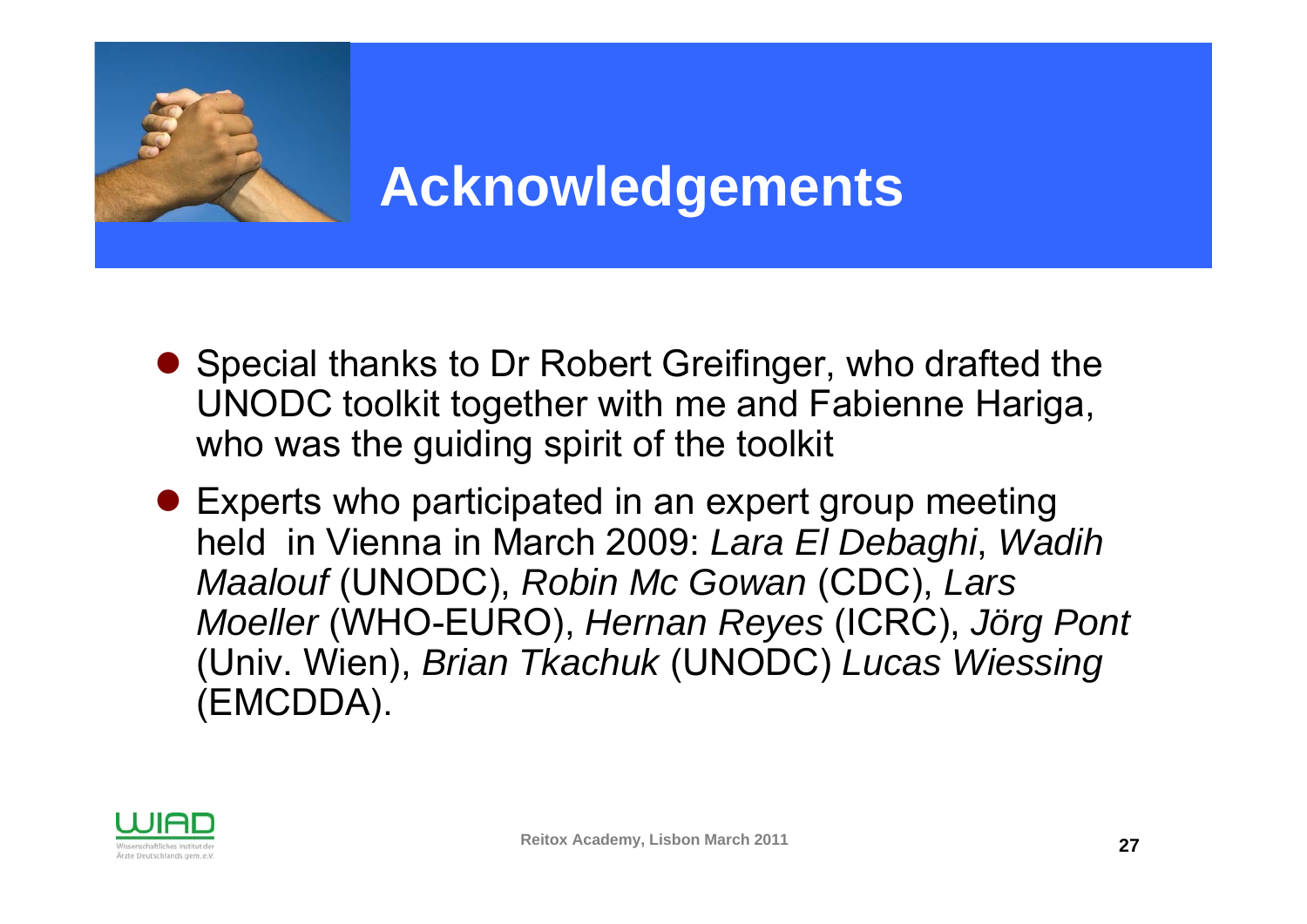#### **Announcement**



#### **Health in Prison and Throughcare: Provision and continuity of care for those in the criminal Justice System Evening of the** *5th October to 7 October 2011* **Abano Terme, Italy**

The main theme of the conference will be throughcare for prisoners. This will involve such issues as prisoners with problematic drug and/or alcohol use, communicable diseases, mental health care and other health issues.

### http://www.throughtcare2011.eu/



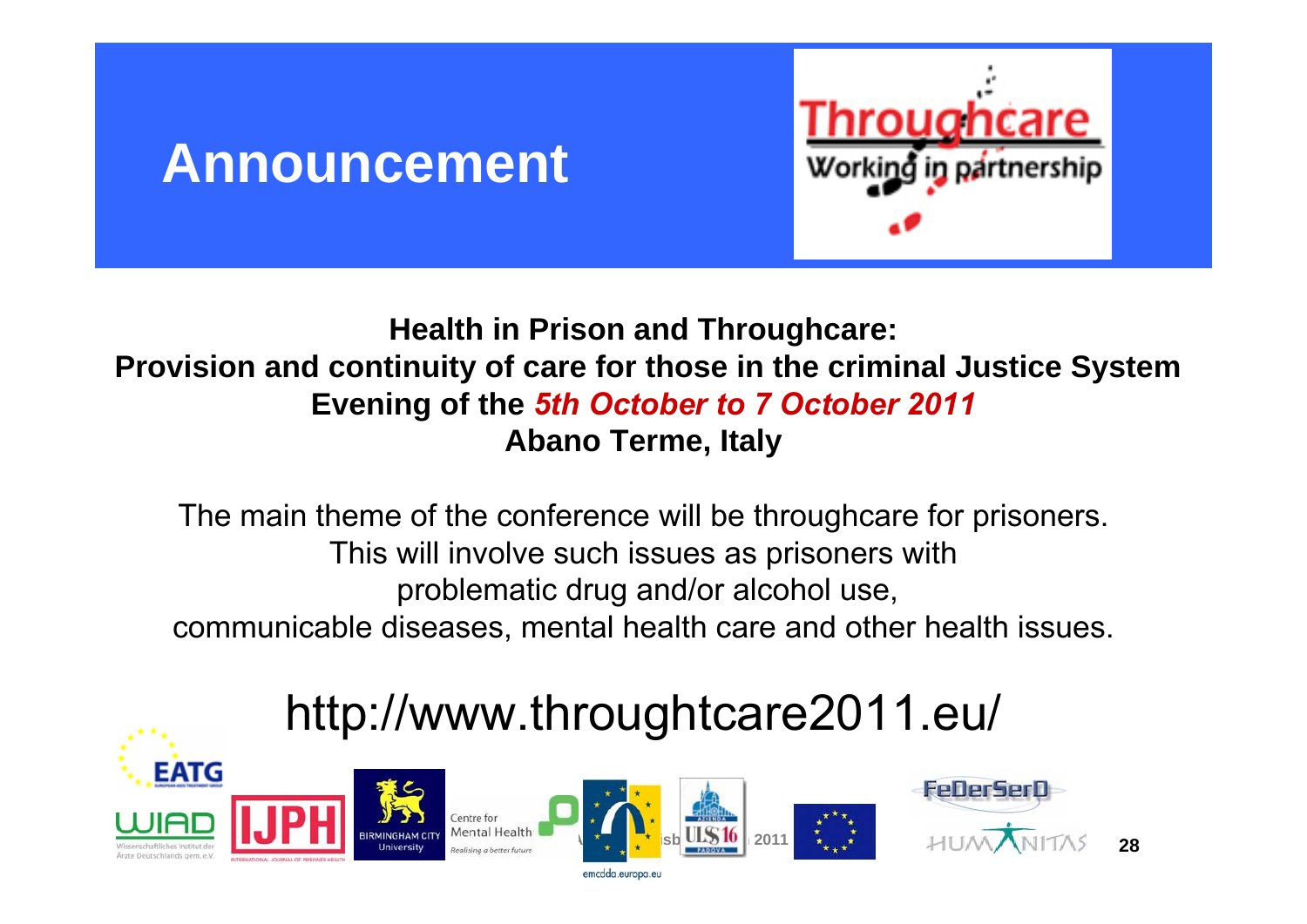

# **Training material on HR for prison staff**

## **www-tcjp.eu** Training manual and materials available for download in 6 languages

Modular training concept with a core module on HR and ten additional modules (infectious diseases,mental health, young people and drug use, women, ethnic minorities, health and safety of staff)

Ärzte Deutschlands gem. e.V

**Reitox Academy, Lisbon March <sup>2011</sup> 29**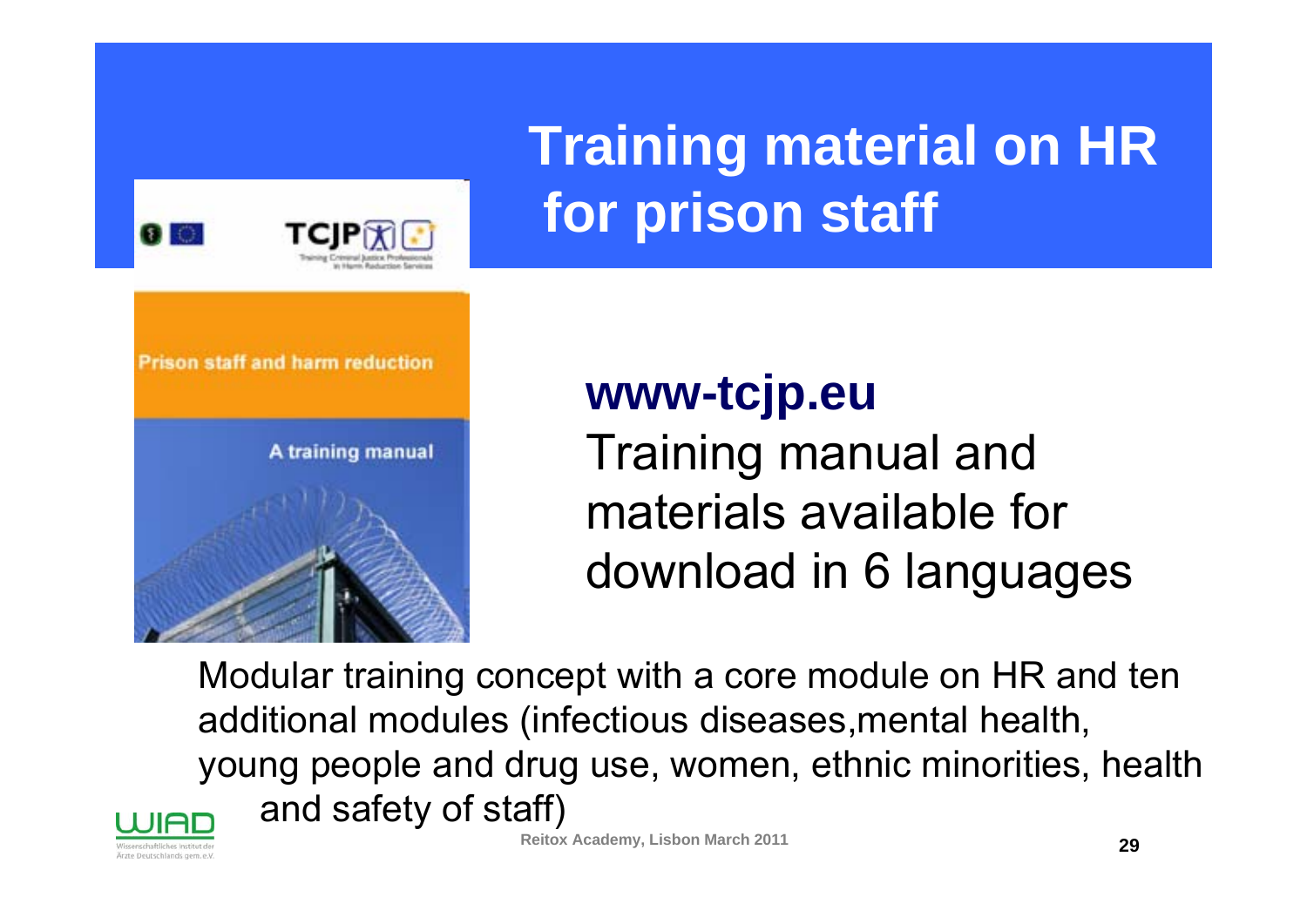

# **Health Promotion for Young Prisoners**

- Ongoing project
- **[www.hpyp.eu](http://www.hpyp.eu/)**
- $\bullet$  Health promotion toolkit to be developed and tested
- Please send any examples of good practice/approaches/materials to [caren.weilandt@wiad.de](mailto:caren.weilandt@wiad.de)